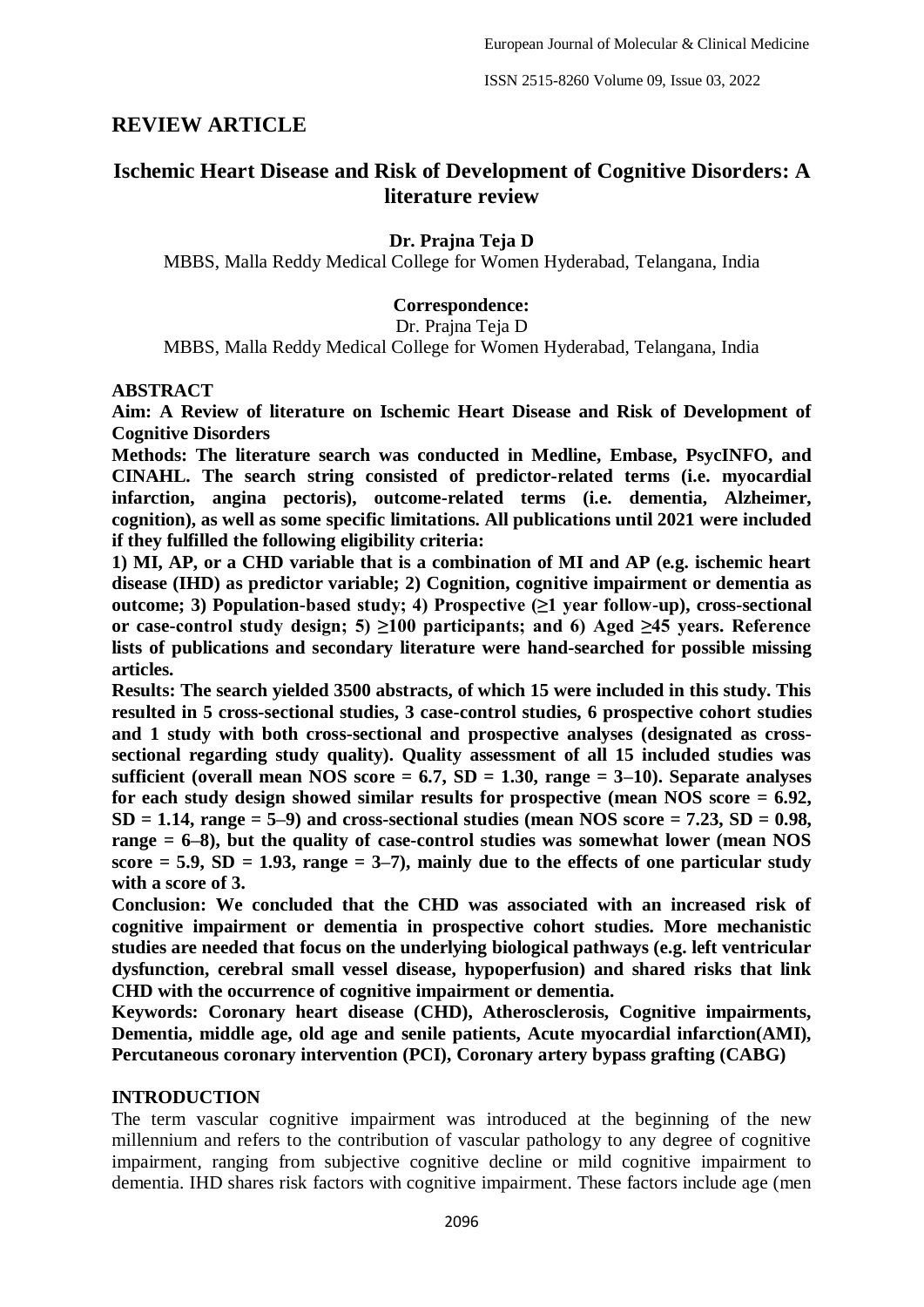over 45 years old, women 55 years old), gender (men), family history of CVD. Common modifiable risk factors include elevated low-density lipoprotein cholesterol, hypertension, metabolic syndrome, diabetes mellitus, smoking, obesity, physical inactivity, mental stress, depression, excessive alcohol consumption. A recent analysis of studies on modifiable risk factors revealed several works on cardiac diseases, most of which reported a higher risk of cognitive impairment or dementia in this category of patients. It has been proven that individuals with atrial fibrillation have a 36% increased risk of cognitive impairment or dementia. 1

Coronary heart disease (CHD), heart failure (HF), and dementia are among the leading causes of death and disability 1,2 and often co-occur in the ageing population. The importance of late- life complications of cardiovascular disease has been amplified with the advances in cardiovascular medicine over the decades. Mortality due to CHD has plunged since its peak in the early 1960s, largely due to improvements in acute treatment and secondary prevention. 3 Similarly, the prognosis of HF has improved with better medical treatment and cardiac resynchronization therapy. 3,4 Despite great improvements in health care, these developments now render patients with cardiovascular disease susceptible to diseases that have their incidence peak in late-life, such as dementia. The brain is a highly vascularized organ, receiving 15% of cardiac output and accounting for about 20% of the body's total oxygen consumption despite comprising less than 3% of body weight 5 , and it may therefore be particularly vulnerable to impairment in blood flow. The now well-established importance of cardiovascular risk factors in prevention of dementia, including Alzheimer's disease (AD) 6,7 further suggests that patients with manifest cardiovascular disease may be at increased risk of developing dementia years or even decades later. Because of the urgency for timely intervention to prevent dementia 8 , this could hold important implications for focused preventive strategies. 9 However, evidence from longitudinal studies linking CHD and HF to dementia is fragmented, with inconsistencies between findings, and study populations are often too small to detect clinically relevant associations.

## **RESULTS**

The search yielded 3500 abstracts included in this study. This resulted in 5 cross-sectional studies, 3 case-control studies, 6 prospective cohort studies and 1 study with both crosssectional and prospective analyses (designated as cross- sectional regarding study quality). Quality assessment of all the included studies was sufficient (overall mean NOS score  $= 6.7$ ,  $SD = 1.30$ , range  $= 3-10$ ). Separate analyses for each study design showed similar results for prospective (mean NOS score =  $6.92$ , SD = 1.14, range =  $5-9$ ) and cross-sectional studies (mean NOS score  $= 7.23$ , SD  $= 0.98$ , range  $= 6-8$ ), but the quality of case-control studies was somewhat lower (mean NOS score = 5.9,  $SD = 1.93$ , range = 3–7), mainly due to the effects of one particular study with a score of 3.

The search yielded 3500 abstracts and all the different studies and their details and results are summarized in detail in Tables 1-3

**Table 1: Characteristics of prospective cohort studies assessing the relation between angina pectoris, myocardial infarction, coronary heart disease and cognition or dementia**

| <b>Authors</b> | Cohort/    | Outcome/cogni | <b>Predictor/</b> | <b>Adjustment for</b> | <b>Most</b> |
|----------------|------------|---------------|-------------------|-----------------------|-------------|
|                | Sample/age | tive test,    | ascertainm        | confounders           | important   |
|                | /follow-up | diagnostic    | ent of            |                       | results     |
|                |            | criteria      | exposure          |                       |             |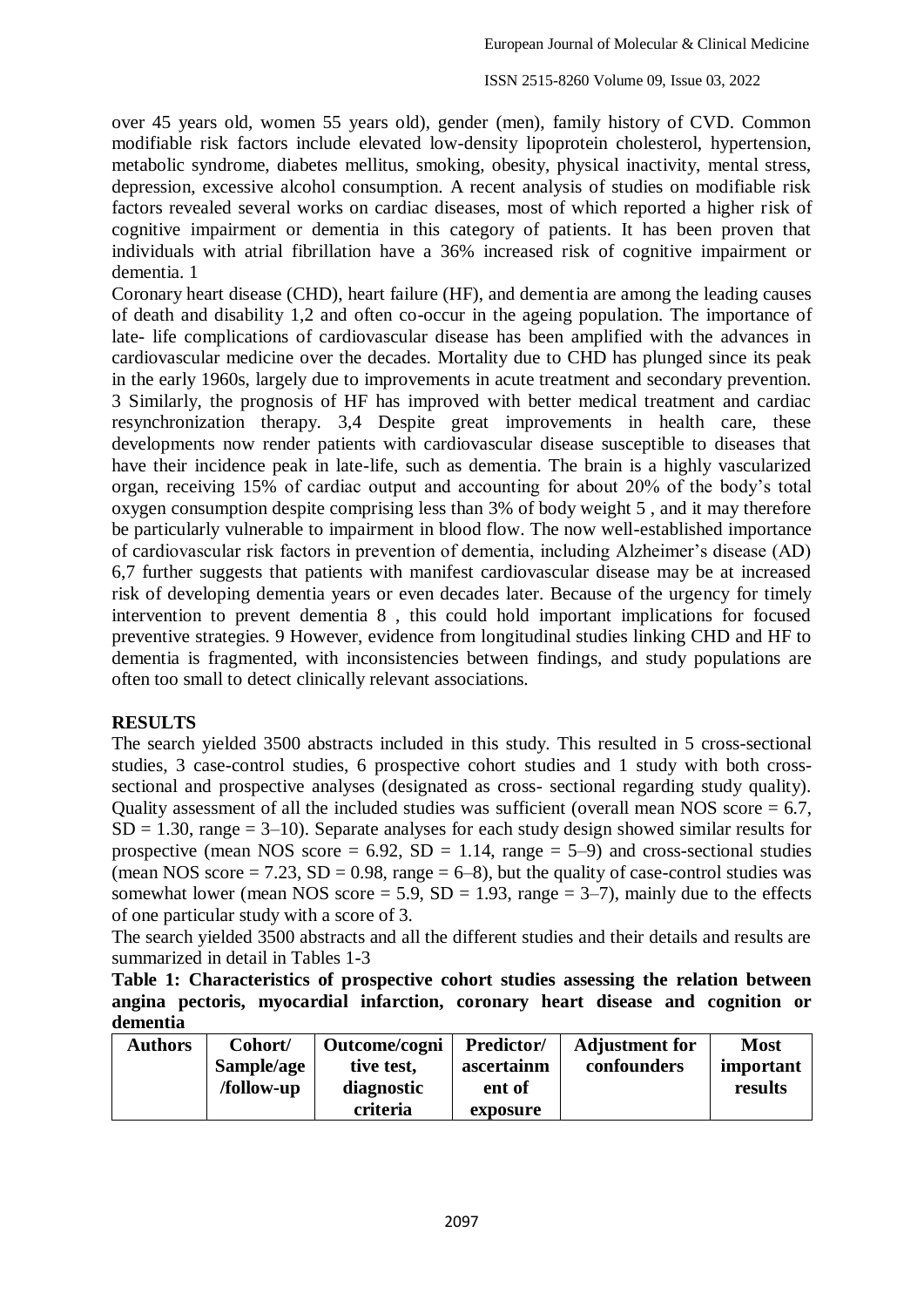| <b>Aronson</b> | <b>Bronx</b>   | Dementia;         | MI;                | Sex, age, word   | Significant    |
|----------------|----------------|-------------------|--------------------|------------------|----------------|
| et al.,        | Aging          | annual exam       | medical and        | fluency, Blessed | association    |
| $1990^{10}$    | study; $N =$   | measures          | laboratory         | IMC error score  | between        |
|                | 442; mean      | (including        | studies (e.g.      |                  | MI and         |
|                | age: 79.2;     | cognitive tests), | blood              |                  | dementia       |
|                | $FU$ range $=$ | interview with    | sample,            |                  | $(HR = 1.8)$   |
|                | $2-7$ years    | proxy             | ECG                |                  | $(1.03 - 3.2)$ |
|                |                | informant,        |                    |                  |                |
|                |                | EEG, CT or        |                    |                  |                |
|                |                | MRI,              |                    |                  |                |
|                |                | psychiatric       |                    |                  |                |
|                |                | assessment,       |                    |                  |                |
|                |                | assignment of     |                    |                  |                |
|                |                | an ischemic       |                    |                  |                |
|                |                | score, DSM-III    |                    |                  |                |
|                |                | criteria,         |                    |                  |                |
|                |                | NINCDS-           |                    |                  |                |
|                |                | ADRDA,            |                    |                  |                |
|                |                | neuropathologi    |                    |                  |                |
|                |                | cal               |                    |                  |                |
|                |                | confirmation      |                    |                  |                |
| Kalmijn        | Zuthpen        | Cognitive         | CHD;               | Age, education,  | N <sub>0</sub> |
| et al.,        | Elderly        | decline; drop of  | diagnosis of       | baseline MMSE    | significant    |
| $1996^{11}$    | study; $N =$   | $>2$ points on    | MI or AP           | score            | association    |
|                | 353; mean      | the MMSE          | (self-report       |                  | between        |
|                | age: 74.6;     |                   | verified by        |                  | CHD and        |
|                | 3-year FU      |                   | medical            |                  | cognitive      |
|                |                |                   | records,           |                  | decline        |
|                |                |                   | ECG <sub>s</sub> , |                  | $(OR = 1.7)$   |
|                |                |                   | hospital           |                  | $(0.8 - 3.5)$  |
|                |                |                   | discharge          |                  |                |
|                |                |                   | data, and          |                  |                |
|                |                |                   | notes from         |                  |                |
|                |                |                   | GP)                |                  |                |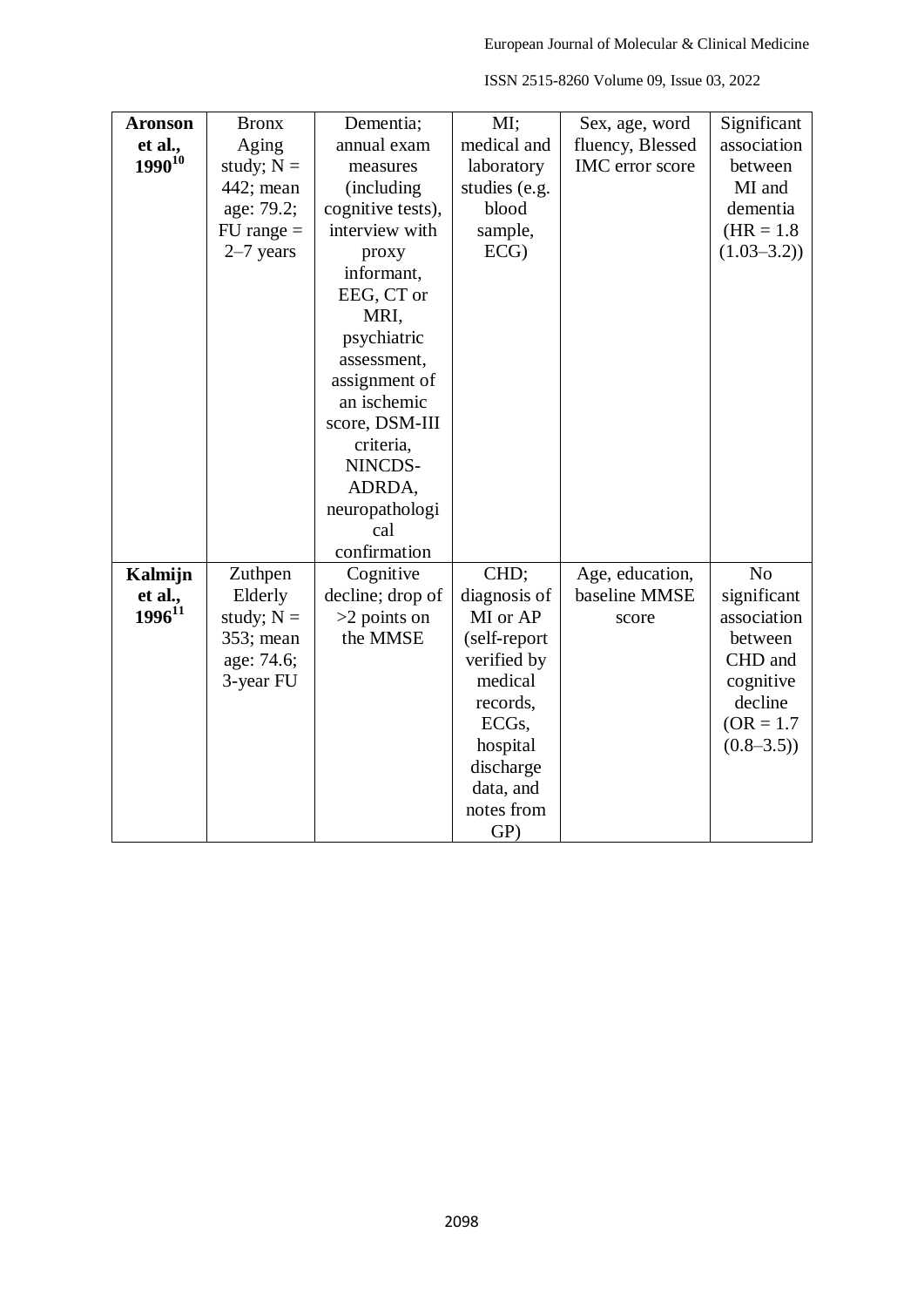| ISSN 2515-8260 Volume 09, Issue 03, 2022 |  |  |  |
|------------------------------------------|--|--|--|
|------------------------------------------|--|--|--|

| <b>Ross et</b> | Honolulu-      | VaD; cognitive             | CHD;         | Age, education,   | Significant    |
|----------------|----------------|----------------------------|--------------|-------------------|----------------|
| al.,           | Asia Aging     | screening with             | diagnosis of | hypertension,     | association    |
| 199912         | study; $N =$   | CASI,                      | MI or AP     | diabetes, Western | between        |
|                | 2,916; age     | additional                 | (medical     | diet preference,  | CHD and        |
|                | range: $71-$   | cognitive                  | history,     | use of Vitamin E, | VaD (OR        |
|                | 93;            |                            |              | 1-hour            | $= 2.5$        |
|                | maximum        | testing,<br>interview with | ECG          |                   |                |
|                |                |                            |              | postprandial      | $(1.35 -$      |
|                | $FU = 28$      | proxy-                     |              | glucose at        | 4.62)          |
|                | years          | informant, full-           |              | examination 1     |                |
|                |                | dementia                   |              |                   |                |
|                |                | examination                |              |                   |                |
|                |                | (interview,                |              |                   |                |
|                |                | neurological               |              |                   |                |
|                |                | examination,               |              |                   |                |
|                |                | neuropsycholog             |              |                   |                |
|                |                | ical test                  |              |                   |                |
|                |                | battery), brain            |              |                   |                |
|                |                | CT, laboratory             |              |                   |                |
|                |                | tests, DSM-III-            |              |                   |                |
|                |                | R criteria,                |              |                   |                |
|                |                | expert panel               |              |                   |                |
|                |                | consensus                  |              |                   |                |
|                |                | diagnosis                  |              |                   |                |
| Kivipelto      | North          | AD, AD/VaD;                | MI; self-    | Age, sex,         | MI (as of      |
| et al.,        | Karelia        | 1) screening               | report of a  | education,        | the late-      |
| $2002^{13}$    | Project and    | phase with                 | physician    | smoking, alcohol  | life visit)    |
|                | <b>FINMONI</b> | MMSE; 2)                   | diagnosis    | consumption,      | was            |
|                | CA study;      | clinical phase             |              | APOE genotype     | significantl   |
|                | $N = 1,287;$   | where                      |              |                   | y              |
|                | age range:     | participants               |              |                   | associated     |
|                | $65 - 79;$     | (MMSE $\leq$ 24)           |              |                   | with AD        |
|                | mean $FU =$    | underwent                  |              |                   | $(OR = 2.1)$   |
|                | 21 years       | neurological,              |              |                   | $(1.1-4-5))$   |
|                |                | cardiovascular             |              |                   | and AD or      |
|                |                | and                        |              |                   | VaD (OR        |
|                |                | neuropsycholog             |              |                   | $= 2.5 (1.2 -$ |
|                |                | ical                       |              |                   | $(5.4)$ ). MI  |
|                |                | examinations;              |              |                   | at midlife     |
|                |                | 3) differential            |              |                   | was not        |
|                |                | diagnosis phase            |              |                   | associated     |
|                |                | (blood test,               |              |                   | with AD.       |
|                |                |                            |              |                   |                |
|                |                | brain imaging,<br>ECG and  |              |                   |                |
|                |                |                            |              |                   |                |
|                |                | cerebrospinal              |              |                   |                |
|                |                | fluid analysis)            |              |                   |                |
|                |                | based on                   |              |                   |                |
|                |                | established                |              |                   |                |
|                |                | criteria (DSM-             |              |                   |                |
|                |                | IV, NINCDS-                |              |                   |                |
|                |                | ADRDA)                     |              |                   |                |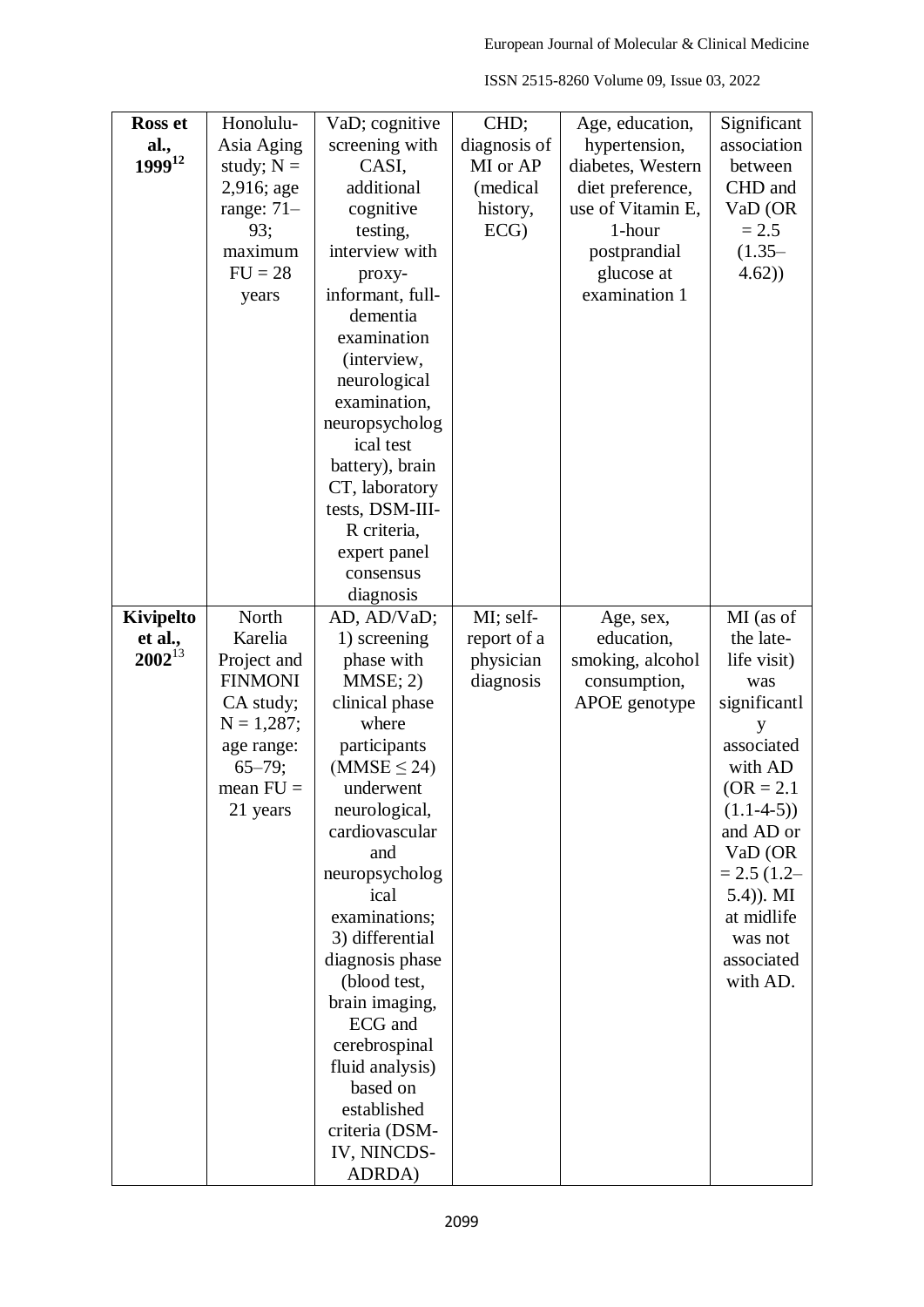| Verhaegh      | <b>Berlin</b> | Cognitive                 | CHD;          | Age, sex, SES,   | CHD was            |
|---------------|---------------|---------------------------|---------------|------------------|--------------------|
|               |               |                           |               |                  |                    |
| en et al.,    | Aging         | decline;                  | typical       | dementia status  | not                |
| $2003^{14}$   | Study; $N =$  | perceptual                | angina,       |                  | associated         |
|               | 206; mean     | speed (Digit              | stenocardia,  |                  | with               |
|               | age > 70;     | Letter, Identical         | nitrate       |                  | cognitive          |
|               | $FU = 4$      | Pictures),                | therapy,      |                  | decline            |
|               | years         | episodic                  | family        |                  |                    |
|               |               | memory (Paired            | doctor's      |                  |                    |
|               |               | Associates,               | diagnosis,    |                  |                    |
|               |               | Memory for                | <b>ECG</b>    |                  |                    |
|               |               | text), fluency            | abnormaliti   |                  |                    |
|               |               | (Categories,              | es            |                  |                    |
|               |               | Word                      |               |                  |                    |
|               |               | Beginnings),              |               |                  |                    |
|               |               | knowledge                 |               |                  |                    |
|               |               | (Vocabulary,              |               |                  |                    |
|               |               | Spot-a-Word),             |               |                  |                    |
|               |               | intelligence              |               |                  |                    |
|               |               | (composite                |               |                  |                    |
|               |               | based on four             |               |                  |                    |
|               |               | separate                  |               |                  |                    |
|               |               | composites)               |               |                  |                    |
| <b>Newman</b> | Cardiovasc    | Dementia, AD              | MI, AP;       | Age at baseline, | The                |
| et al.,       | ular Health   | with or without           | self-report   | education, race, | incidence          |
| $2005^{15}$   | study; $N =$  | VaD, AD with              | confirmed     | income, APOE     | of                 |
|               | 2,539;        | no VaD; annual            | by medical    | genotype,        | dementia           |
|               | median age:   | measures of               | records, test | modified MMSE    | was higher         |
|               | 74; mean      | cognition,                | results (e.g. | score at time of | in those           |
|               | $FU = 5.4$    | detailed                  | $ECG$ , or    | brain MRI        | with MI or         |
|               | years         | neurological              | medication    |                  | AP. In             |
|               |               | and                       | use at study  |                  | adjusted           |
|               |               | neuropsycholog            | entry (e.g.   |                  | models,            |
|               |               | ical                      | nitroglyceri  |                  | these              |
|               |               | examinations,             | n)            |                  | association        |
|               |               | medical                   |               |                  | s were no          |
|               |               | records,                  |               |                  | longer or          |
|               |               | physician                 |               |                  | borderline         |
|               |               | questionnaires,           |               |                  | significant        |
|               |               |                           |               |                  |                    |
|               |               | proxy-<br>informant       |               |                  | (e.g.<br>dementia: |
|               |               |                           |               |                  | $HR = 1.3$         |
|               |               | interviews,               |               |                  |                    |
|               |               | brain MRI,                |               |                  | $(1.0-1.9)$        |
|               |               | expert panel<br>consensus |               |                  |                    |
|               |               |                           |               |                  |                    |
|               |               | diagnosis,<br>several     |               |                  |                    |
|               |               |                           |               |                  |                    |
|               |               | diagnostic                |               |                  |                    |
|               |               | criteria (e.g.            |               |                  |                    |
|               |               | NINCDS-                   |               |                  |                    |
|               |               | ADRDA)                    |               |                  |                    |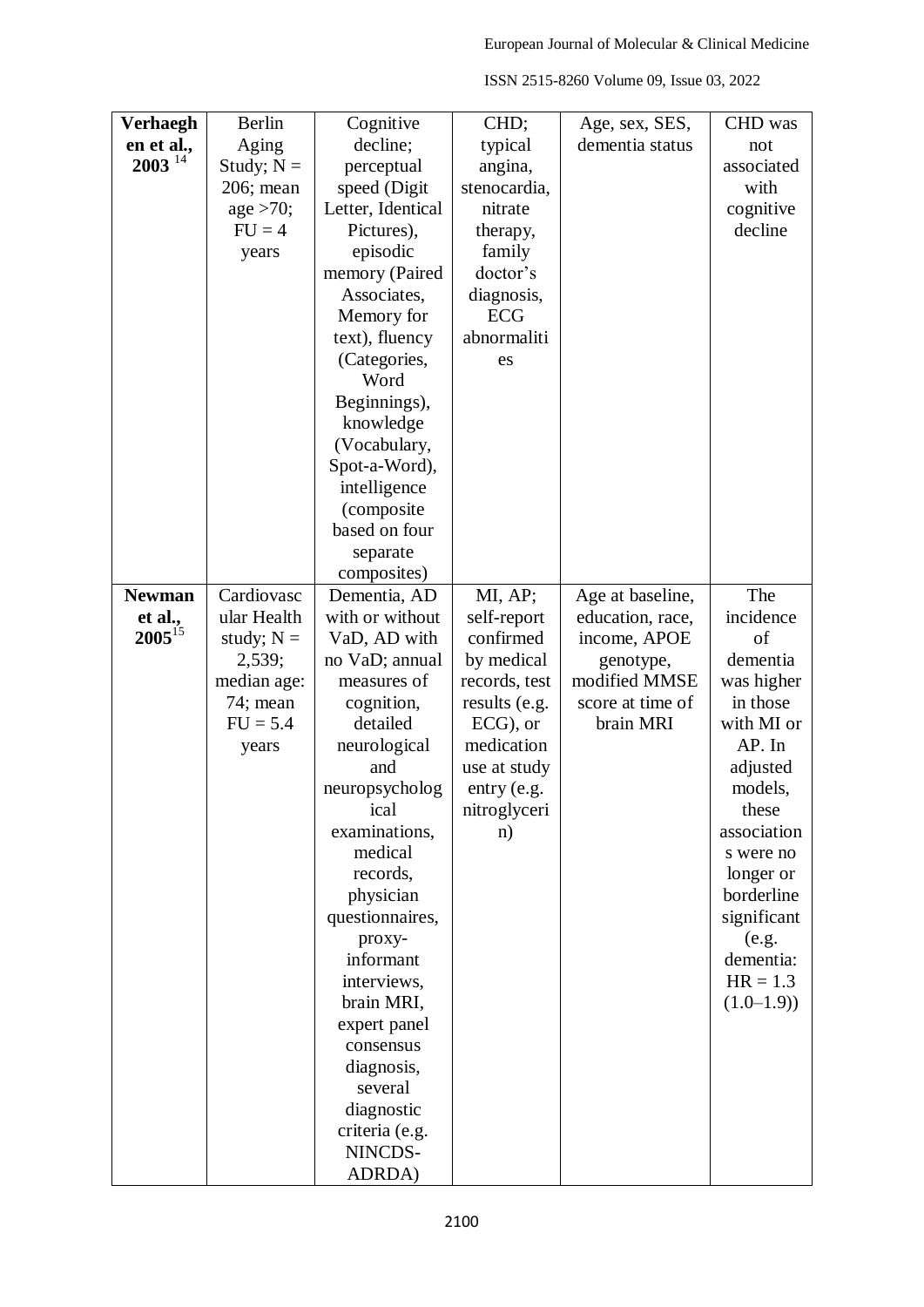| Hayden      | Cache        | Dementia, AD,     | MI; self-   | Age, sex,          | MI was        |
|-------------|--------------|-------------------|-------------|--------------------|---------------|
| et al.,     | County       | VaD; multi-       | report or   | education,         | not           |
| $2006^{16}$ | study; $N =$ | stage cognitive   | proxy-      | hypertension,      | significantl  |
|             | 3,264;       | screening         | informant-  | high cholesterol,  | y             |
|             | mean age:    | procedure (e.g.   | report of a | diabetes, obesity, | associated    |
|             | 74; mean     | cognitive test,   | physician   | stroke, CABG,      | with          |
|             | $FU = 3.2$   | proxy-            | diagnosis   | APOE genotype      | dementia      |
|             | years        | informant         | together    |                    | $(HR = 1.13)$ |
|             |              | questionnaires),  | with self-  |                    | $(0.59 -$     |
|             |              | full clinical     | reported    |                    | 2.03)         |
|             |              | assessment        | treatment   |                    |               |
|             |              | (neurological     |             |                    |               |
|             |              | and               |             |                    |               |
|             |              | neuropsycholog    |             |                    |               |
|             |              | ical assessment,  |             |                    |               |
|             |              | laboratory tests, |             |                    |               |
|             |              | brain-imaging,    |             |                    |               |
|             |              | expert panel      |             |                    |               |
|             |              | consensus         |             |                    |               |
|             |              | diagnosis,        |             |                    |               |
|             |              | several           |             |                    |               |
|             |              | diagnostic        |             |                    |               |
|             |              | criteria (DSM-    |             |                    |               |
|             |              | III-R,            |             |                    |               |
|             |              | NINCDS-           |             |                    |               |
|             |              | ADRDA,            |             |                    |               |
|             |              | NINDS-            |             |                    |               |
|             |              | AIREN)            |             |                    |               |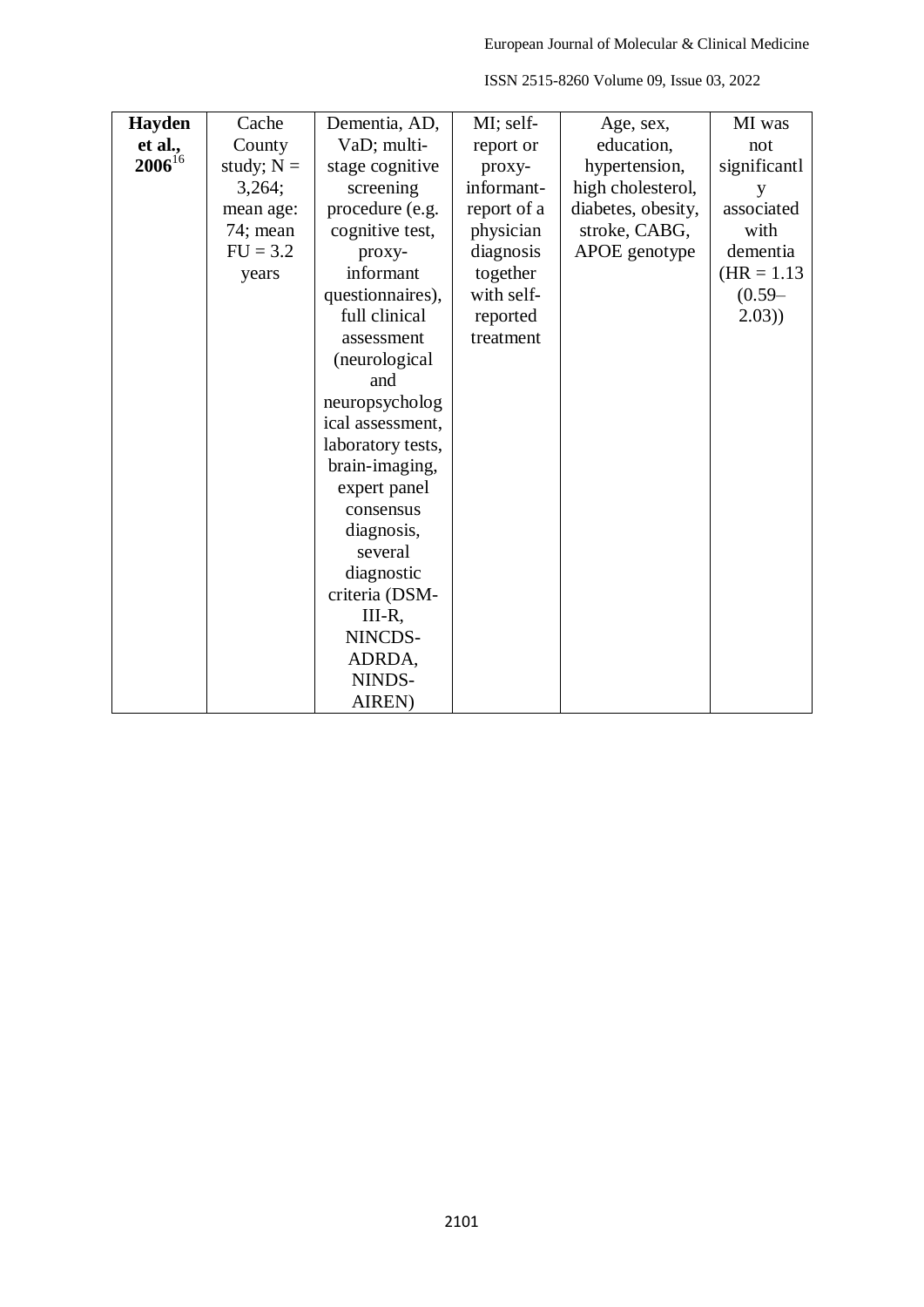| <b>Ikram</b> et | Rotterdam    | Dementia;        | MI          | Age, sex, systolic   | Recognize     |
|-----------------|--------------|------------------|-------------|----------------------|---------------|
|                 |              |                  |             |                      |               |
| al.,            | study; $N =$ | cognitive        | (recognized | blood pressure,      | d MI was      |
| $2008^{17}$     | 5,578;       | screening tests, | ); based on | diastolic blood      | not           |
|                 | mean age $>$ | CAMDEX,          | Q-wave      | pressure, BMI,       | significantl  |
|                 | 68;          | neuropsycholog   | (self-      | atrial fibrillation, | y             |
|                 | maximum      | ical assessment, | reported MI | diabetes, current    | associated    |
|                 | $FU = 15$    | imaging data,    | confirmed   | smoking, intima      | with          |
|                 | years        | record linkage,  | by ECG      | media thickness,     | dementia      |
|                 |              | expert panel     | abnormaliti | total cholesterol,   | risk ( $HR =$ |
|                 |              | consensus        | es) and     | HDL-cholesterol,     | 1.12          |
|                 |              | diagnosis,       | non-Q-      | APOE genotype        | $(0.77 -$     |
|                 |              | several          | wave MI     |                      | $164)$ ).     |
|                 |              | diagnostic       | $(self-$    |                      | Unrecogni     |
|                 |              | criteria (DSM-   | reported MI |                      | zed MI        |
|                 |              | III-R,           | confirmed   |                      | was           |
|                 |              | NINCDS-          | by only     |                      | associated    |
|                 |              | ADRDA,           | clinical    |                      | with an       |
|                 |              | NINDS-           |             |                      |               |
|                 |              |                  | data)       |                      | increased     |
|                 |              | AIREN)           | Unrecogniz  |                      | risk of       |
|                 |              |                  | ed MI; no   |                      | dementia,     |
|                 |              |                  | self-       |                      | but only in   |
|                 |              |                  | reported or |                      | men $(HR =$   |
|                 |              |                  | documented  |                      | 2.14          |
|                 |              |                  | MI, but     |                      | $(1.37 -$     |
|                 |              |                  | based on    |                      | 3.35)         |
|                 |              |                  | only ECG    |                      |               |
|                 |              |                  | abnormaliti |                      |               |
|                 |              |                  | es          |                      |               |
| <b>Chen et</b>  | Anhui        | Dementia;        | AP;         | Age, sex,            | AP was        |
| al.,            | cohort       | GMS-             | doctor's    | education, main      | significantl  |
| $2011^{18}$     | study; $N =$ | <b>AGECAT</b>    | diagnosis   | occupation,          | у             |
|                 | 1,307;       | diagnosis, death |             | annual income,       | associated    |
|                 | mean age $>$ | register (for    |             | urban rurality,      | with          |
|                 | 65; median   | cases who died   |             | BMI, smoking         | incident      |
|                 | $FU = 3.9$   | in the FU        |             | habits, hobby's      | dementia      |
|                 | years        | before re-       |             | (e.g. playing        | $(OR = 2.58)$ |
|                 |              | interviewing),   |             | chess, pet),         | $(1.01 -$     |
|                 |              | psychiatrist's   |             | relationship with    | (6.59)        |
|                 |              |                  |             |                      |               |
|                 |              | diagnosis (for   |             | others, living       |               |
|                 |              | patients from    |             | with others,         |               |
|                 |              | case-control     |             | worrying,            |               |
|                 |              | study)           |             | hypochondriasis,     |               |
|                 |              |                  |             | anything severely    |               |
|                 |              |                  |             | upsetting,           |               |
|                 |              |                  |             | horrifying           |               |
|                 |              |                  |             | experience           |               |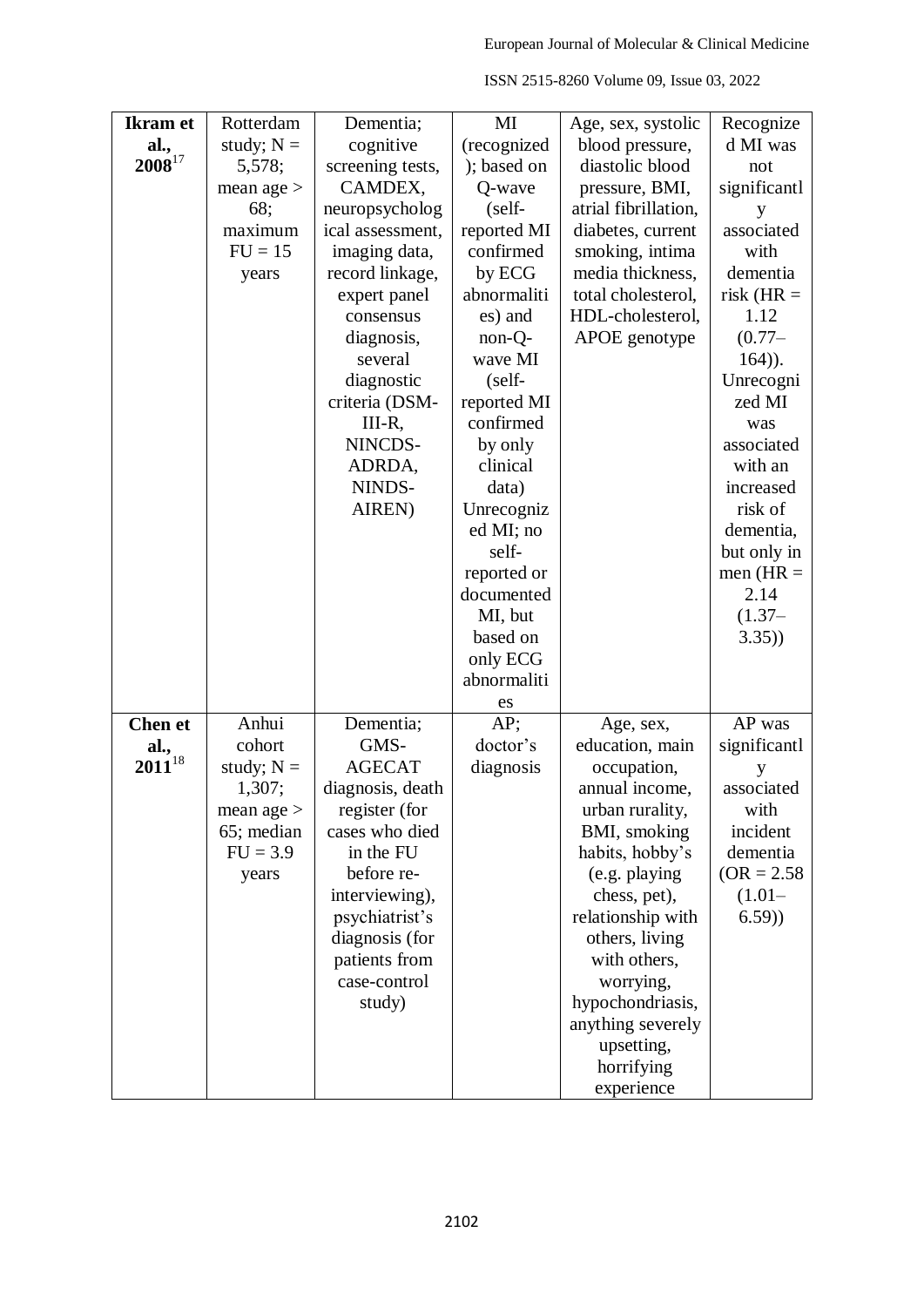| <b>Haring et</b> | Women's      | Possible             | MI; based   | Age, education,    | MI was        |
|------------------|--------------|----------------------|-------------|--------------------|---------------|
| al.,             | Health       | dementia, MCI,       | on self-    | race, HTR arm,     | significantl  |
| $2013^{19}$      | Initiative   | possible             | report or   | baseline 3MSE,     | y             |
|                  | Memory       | dementia or          | evolving Q- | alcohol intake,    | associated    |
|                  | study; $N =$ | MCI; cognitive       | wave        | smoking,           | with for      |
|                  | $6,455;$ age | screening            | (ECG)       | physical activity, | possible      |
|                  | range: $65-$ | $(3MSE)$ ,           | AP; self-   | diabetes, sleep    | dementia      |
|                  | 79; median   | <b>CERAD</b> battery | report      | hours,             | or MCI        |
|                  | $FU = 8.4$   | of                   |             | hypertension,      | $(HR = 2.10)$ |
|                  | years        | neuropsycholog       |             | BMI, depression,   | $(1.40 -$     |
|                  |              | ical tests and       |             | waist-hip ratio,   | 3.15)         |
|                  |              | standardized         |             | hypercholesterole  | AP was        |
|                  |              | interviews,          |             | mia, aspirin use   | moderately    |
|                  |              | interview with       |             |                    | associated    |
|                  |              | proxy-               |             |                    | with          |
|                  |              | informant,           |             |                    | possible      |
|                  |              | review meeting       |             |                    | dementia      |
|                  |              | with local           |             |                    | or MCI        |
|                  |              | physician            |             |                    | $(HR = 1.45)$ |
|                  |              | (medical             |             |                    | $(1.05 -$     |
|                  |              | history,             |             |                    | (2.01)        |
|                  |              | neuropsychiatri      |             |                    |               |
|                  |              | c evaluation),       |             |                    |               |
|                  |              | brain CT,            |             |                    |               |
|                  |              | laboratory tests,    |             |                    |               |
|                  |              | expert panel         |             |                    |               |
|                  |              | consensus            |             |                    |               |
|                  |              | diagnosis,           |             |                    |               |
|                  |              | several              |             |                    |               |
|                  |              | diagnostic           |             |                    |               |
|                  |              | criteria (DSM-       |             |                    |               |
|                  |              | IV, CERAD)           |             |                    |               |

ISSN 2515-8260 Volume 09, Issue 03, 2022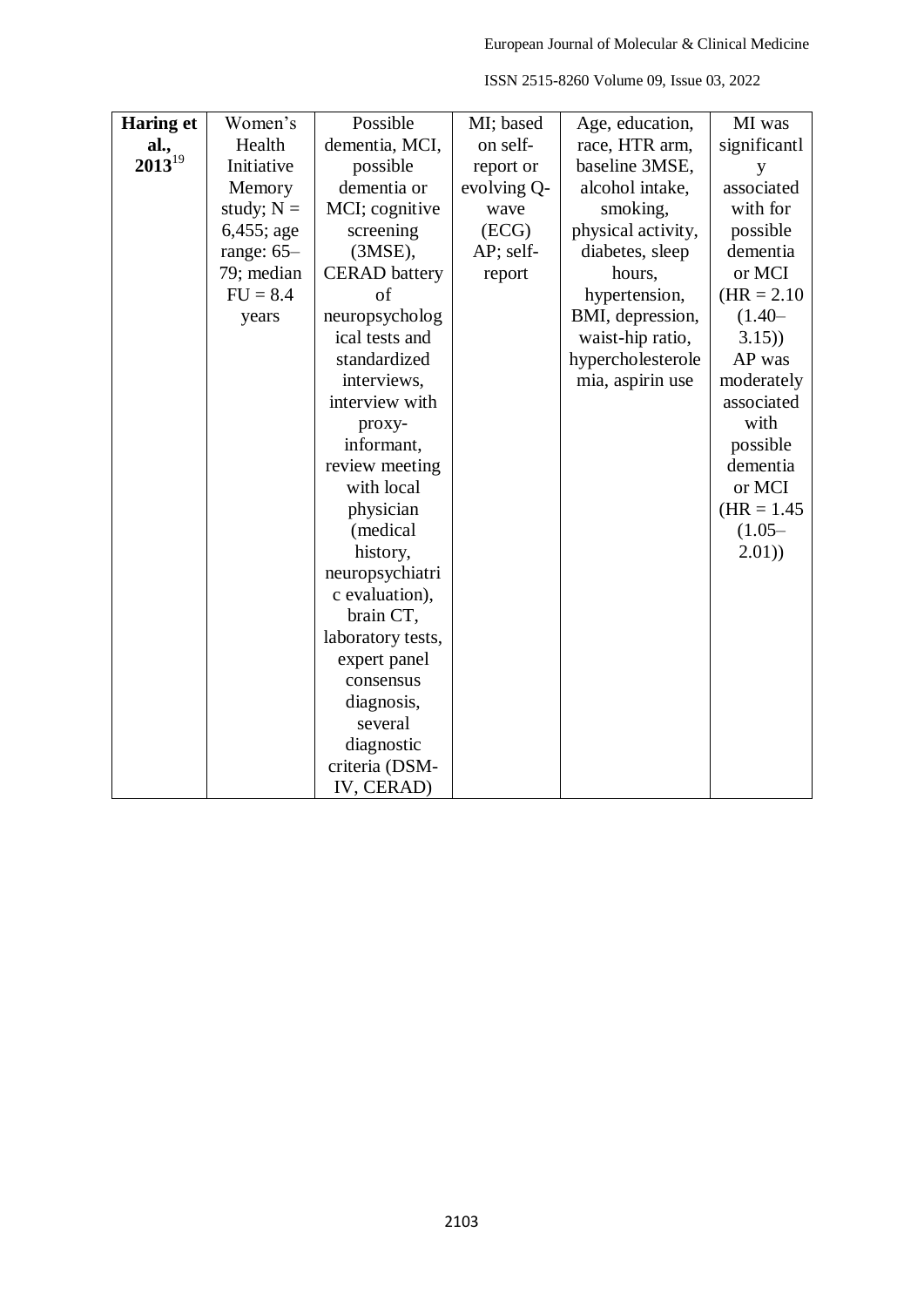| Lipnicki    | Sydney         | Decline to MCI  | MI; self-   | Age, sex | N <sub>o</sub>                               |
|-------------|----------------|-----------------|-------------|----------|----------------------------------------------|
| et al.,     | Memory         | or dementia;    | report of a |          | significant                                  |
| $2013^{20}$ | and Ageing     | MCI:            | physician   |          | association                                  |
|             | study; $N =$   | participant or  | diagnosis   |          | s between                                    |
|             | $660^*$ ; mean | informant       | $AP$ ;      |          | $MI(OR =$                                    |
|             | age: 78.59;    | cognitive       | doctor's    |          | 1.12                                         |
|             | mean $FU =$    | complaint,      | diagnosis   |          | $(0.58 -$                                    |
|             | 23 months,     | cognitive       | CHD;        |          | $(2.19)$ , AP                                |
|             | 12 days        | impairment on   | combinatio  |          | $(OR = 0.98)$                                |
|             |                | objective       | n of MI and |          | $(0.51 -$                                    |
|             |                | testing, no     | AP          |          | $(1.88)$ ) or                                |
|             |                | dementia        |             |          | CHD (OR                                      |
|             |                | diagnosis,      |             |          | $= 0.97$                                     |
|             |                | normal function |             |          | $(0.55 -$                                    |
|             |                | or minimal      |             |          | $(1.71)$ <sup><math>\frac{a}{2}</math></sup> |
|             |                | impairment in   |             |          |                                              |
|             |                | instrumental    |             |          |                                              |
|             |                | activities of   |             |          |                                              |
|             |                | daily living,   |             |          |                                              |
|             |                | expert panel    |             |          |                                              |
|             |                | consensus       |             |          |                                              |
|             |                | diagnosis,      |             |          |                                              |
|             |                | diagnostic      |             |          |                                              |
|             |                | criteria;       |             |          |                                              |
|             |                | dementia:       |             |          |                                              |
|             |                | expert panel    |             |          |                                              |
|             |                | consensus       |             |          |                                              |
|             |                | diagnosis,      |             |          |                                              |
|             |                | diagnostic      |             |          |                                              |
|             |                | criteria (DSM-  |             |          |                                              |
|             |                | IV)             |             |          |                                              |

ISSN 2515-8260 Volume 09, Issue 03, 2022

3MSE, Modified Mini-Mental State Examination; AD, Alzheimer's disease; APOE, apolipoprotein E; AP, angina pectoris; Blessed IMC, Blessed Test of Information, Memory, and Concentration; BMI, body mass index; CABG, coronary artery bypass graft surgery; CAMDEX, Cambridge Examination for Mental Disorders in the Elderly; CASI, Cognitive Abilities Screening Instrument; CERAD, Consortium to Establish a Registry for Alzheimer's Disease; CHD, coronary heart disease; CT, computer tomography; DSM-III, Diagnostic and Statistical Manual of Mental Disorders (third edition); DSM-IV, Diagnostic and Statistical Manual of Mental Disorders (fourth edition); ECG, electrocardiography; EEG, electroencephalography; FU, follow-up; GMS-AGECAT, Geriatric Mental State-Automated Geriatric Examination for Computer Assisted Taxonomy; GP, general practitioner; HDL, high-density lipoprotein; HR, hazard ratio; HTR-arm, Women's Health Initiative Hormone Trial Randomization assignment; MCI, mild cognitive impairment; MI, myocardial infarction; MMSE, Mini-Mental State Examination; MRI, magnetic resonance imaging; HR, hazard ratio; NINCDS-ADRDA, National Institute of Neurological and Communicative Disorders and Strokes—Alzheimer's Disease and Related Disorders Association criteria; NINDS-AIREN, National Institute of Neurological Disorders and Strokes—Association International pour la Recherché l'enseignement en Neurosciences criteria; OR, odds ratio; VaD, vascular dementia.

<sup>a</sup> Number of participants and ORs obtained after contact with corresponding author.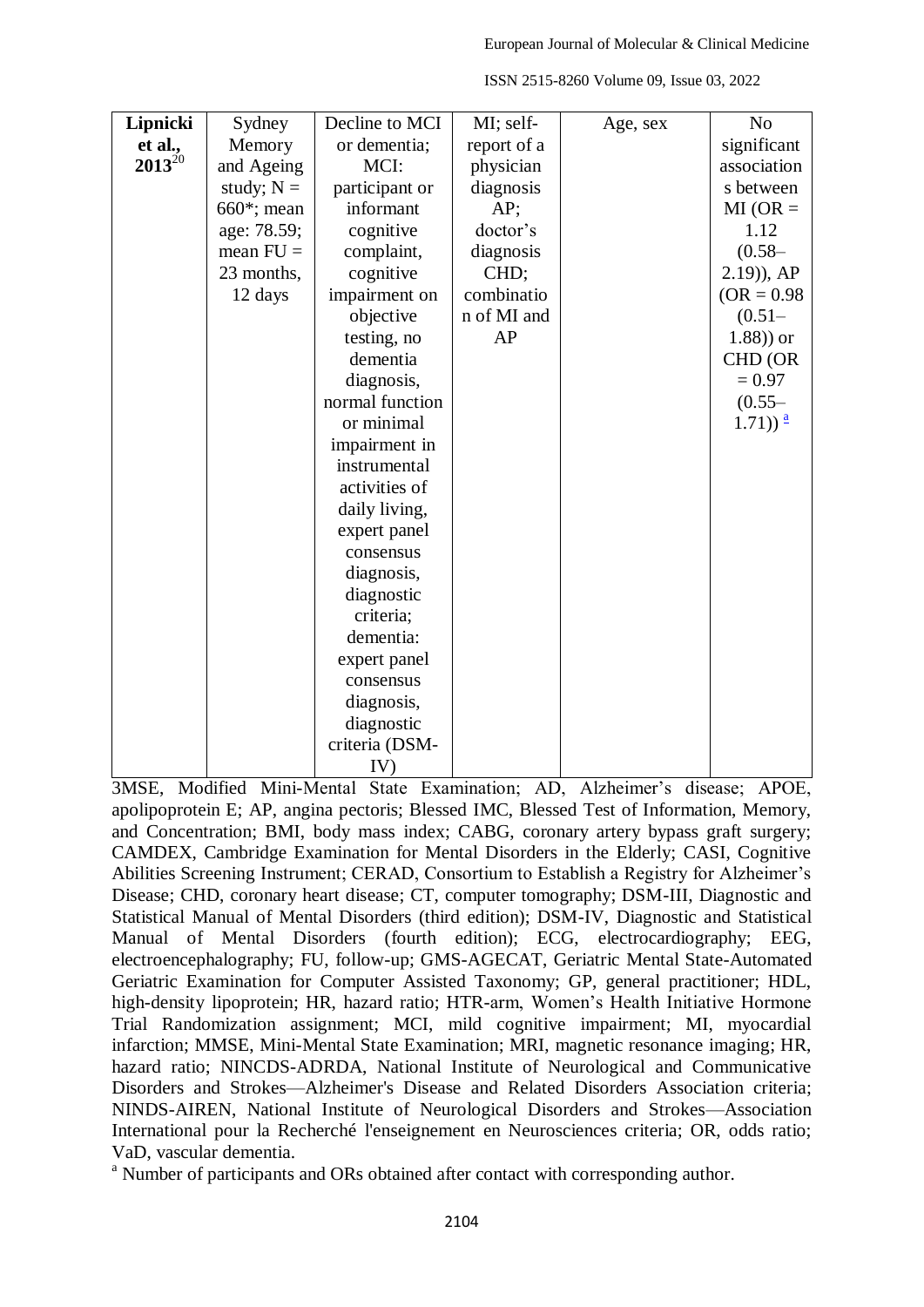| <b>Authors</b>   | Cohort/samp      | Outcome/cogniti    | Predictor/    | <b>Adjustmen</b> | <b>Most</b>    |
|------------------|------------------|--------------------|---------------|------------------|----------------|
|                  | le (cases and    | ve test,           | ascertainmen  | t for            | importan       |
|                  | controls), age   | diagnostic         | t of exposure | confounde        | t results      |
|                  |                  | criteria           |               | rs               |                |
| <b>Brayne</b> et | The              | Dementia, AD;      | MI; self-     | Age, sex         | History of     |
| al.,             | Cambridge        | <b>CAMDEX</b>      | report or     |                  | MI             |
| $1998^{21}$      | City over -75s   | interview          | proxy-        |                  | associate      |
|                  | Cohort study     |                    | informant-    |                  | d with         |
|                  | $(CC75C)$ ; N =  |                    | reported      |                  | dementia       |
|                  | 376 (36 cases;   |                    | history of MI |                  | risk (OR       |
|                  | 340 controls);   |                    |               |                  | $= 2.94$       |
|                  | mean age $>77$   |                    |               |                  | $(1.2 -$       |
|                  |                  |                    |               |                  | 7.21)          |
| <b>Massaia</b>   | Persons          | AD; DSM-III and    | MI; not       | <b>Not</b>       | N <sub>o</sub> |
| et al.,          | visiting the     | NINCDS-            | described     | applicable       | significan     |
| $2001^{22}$      | Geriatric        | ADRDA criteria     |               |                  | t              |
|                  | Institute of the |                    |               |                  | difference     |
|                  | University of    |                    |               |                  | between        |
|                  | Torino, Italy;   |                    |               |                  | cases and      |
|                  | $N = 456(228)$   |                    |               |                  | controls       |
|                  | cases; 228       |                    |               |                  | with           |
|                  | controls);       |                    |               |                  | regard to      |
|                  | mean age $>$     |                    |               |                  | MI             |
|                  | 74               |                    |               |                  |                |
| <b>Bursi</b> et  | Rochester        | Dementia; record   | MI; record    | None             | N <sub>o</sub> |
| al.,             | Epidemiology     | linkage, screening | linkage,      |                  | significan     |
| $2006^{23}$      | Project; $N =$   | of medical         | screening of  |                  | t              |
|                  | 1,832 (916)      | records,           | medical       |                  | associatio     |
|                  | cases; 916       | confirmation by    | records based |                  | n between      |
|                  | controls);       | neurologist,       | on discharge  |                  | MI and         |
|                  | median age       | DSM-IV criteria    | diagnosis     |                  | dementia       |
|                  | cases: 82        |                    | codes,        |                  | $(OR = 1.0)$   |
|                  | years            |                    | validation of |                  | $(0.62 -$      |
|                  |                  |                    | diagnosis     |                  | 1.62)          |
|                  |                  |                    | based on      |                  |                |
|                  |                  |                    | standardized  |                  |                |
|                  |                  |                    | criteria      |                  |                |

**Table 2: Characteristics of case-control studies assessing the relation between angina pectoris, myocardial infarction, coronary heart disease and cognition or dementia**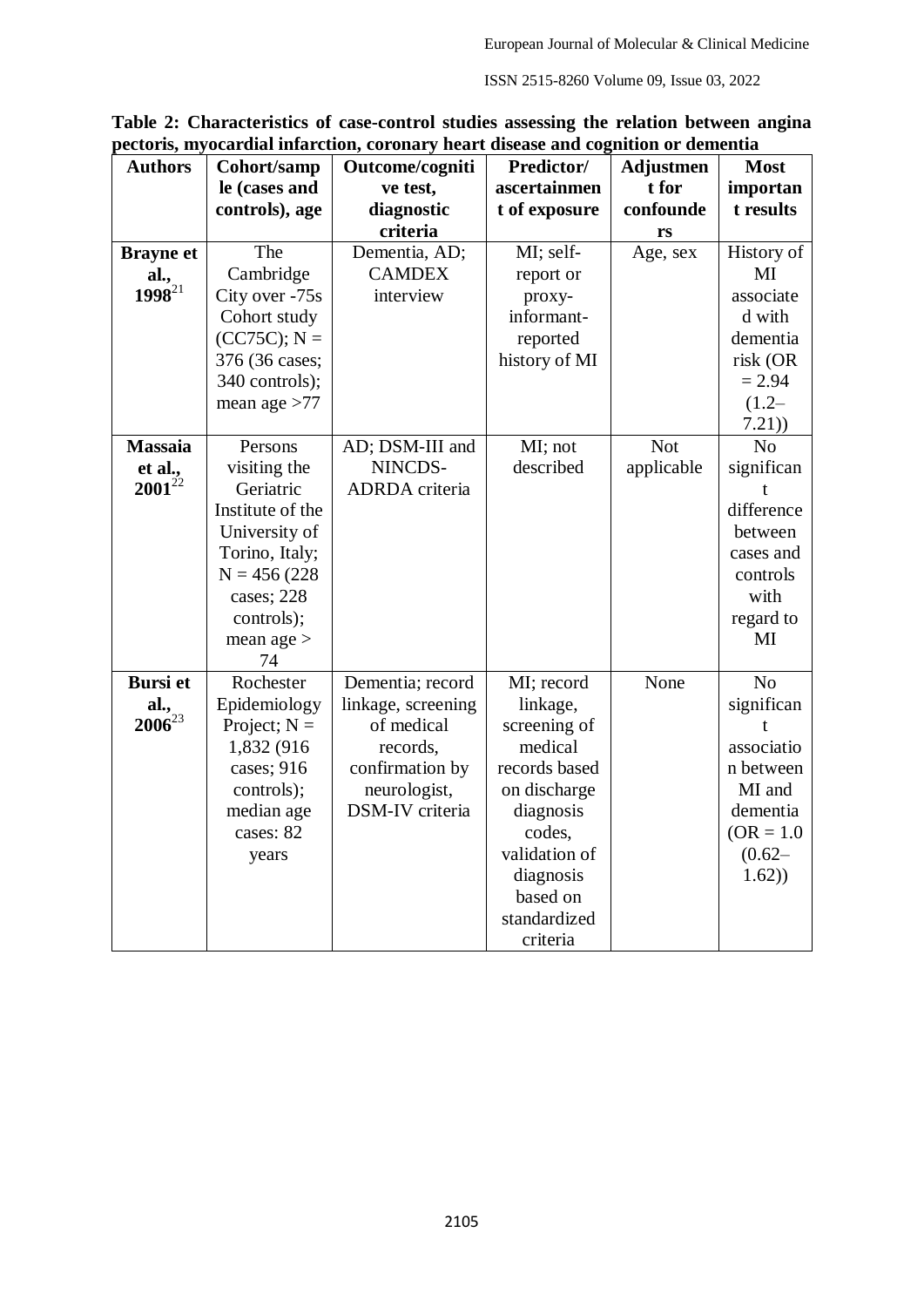| <b>Hughes</b>  | <b>HARMONY</b> | Dementia, AD;      | AP; self-      | <b>Not</b> | N <sub>0</sub> |
|----------------|----------------|--------------------|----------------|------------|----------------|
| et al.,        | study; $N =$   | telephonic         | reported       | applicable | significan     |
| $2010^{24}$    | 3,779 (355)    | cognitive          |                |            |                |
|                | cases; 3,424   | screening, in-     |                |            | associatio     |
|                | controls);     | person clinical    |                |            | n between      |
|                | mean age:      | evaluation         |                |            | AP and         |
|                | 79.81          | including          |                |            | dementia       |
|                |                | neurological and   |                |            | $(OR =$        |
|                |                | neuropsychologic   |                |            | 0.86           |
|                |                | al examination,    |                |            | $(0.66 -$      |
|                |                | several diagnostic |                |            | $(1.13)$ or    |
|                |                | criteria, expert   |                |            | AD (OR         |
|                |                | panel consensus    |                |            | $= 0.80$       |
|                |                | diagnosis          |                |            | $(0.58 -$      |
|                |                |                    |                |            | $(1.11)^{2}$   |
| <b>Takahas</b> | Subjects       | VaD; medical       | MI, AP;        | None       | N <sub>0</sub> |
| hi et al.,     | living in      | history,           | medical        |            | significan     |
| $2012^{25}$    | Olmsted        | neuroimaging       | records        |            |                |
|                | County, USA;   | studies, clinical  | including      |            | associatio     |
|                | $N = 410(205$  | diagnosis from     | physician      |            | n between      |
|                | cases; 205     | medical records,   | notes,         |            | dementia       |
|                | controls);     | <b>NINDS-AIREN</b> | laboratory     |            | risk and       |
|                | mean age:      | criteria           | data, letters, |            | $MI(OR =$      |
|                | 81.9           |                    | non-visit care |            | 1.11           |
|                |                |                    | information,   |            | $(0.66 -$      |
|                |                |                    | hospitalizatio |            | $(1.87)$ ) or  |
|                |                |                    | ns and         |            | $AP (OR =$     |
|                |                |                    | dismissal      |            | 1.22           |
|                |                |                    | diagnoses      |            | $(0.79 -$      |
|                |                |                    |                |            | (1.88)         |

AD, Alzheimer's disease; AP, angina pectoris; CAMDEX, Cambridge Examination for Mental Disorders in the Elderly; DSM-III, Diagnostic and Statistical Manual of Mental Disorders (third edition); DSM-IV, Diagnostic and Statistical Manual of Mental Disorders (fourth edition); MI, myocardial infarction; NINCDS-ADRDA, National Institute of Neurological and Communicative Disorders and Strokes—Alzheimer's Disease and Related Disorders Association criteria; NINDS-AIREN, National Institute of Neurological Disorders and Strokes—Association International pour la Recherché l'enseignement en Neurosciences criteria; OR, odds ratio; USA, United Stated of America; VaD, vascular dementia.

<sup>a</sup> Crude OR calculated based on numbers reported in [Table 1](https://www.ncbi.nlm.nih.gov/pmc/articles/PMC5590905/table/pone.0184244.t001/) of the article.

**TABLE 3: Characteristics of cross-sectional studies assessing the relation between angina pectoris, myocardial infarction, coronary heart disease and cognition or dementia**

| <b>Authors</b> | Cohort/sam | Outcome/        | <b>Predictor/</b> | <b>Adjustment for</b> | <b>Most</b> |
|----------------|------------|-----------------|-------------------|-----------------------|-------------|
|                | ple/age    | cognitive test, | ascertainm        | confounders           | importan    |
|                |            | diagnostic      | ent of            |                       | t results   |
|                |            | criteria        | exposure          |                       |             |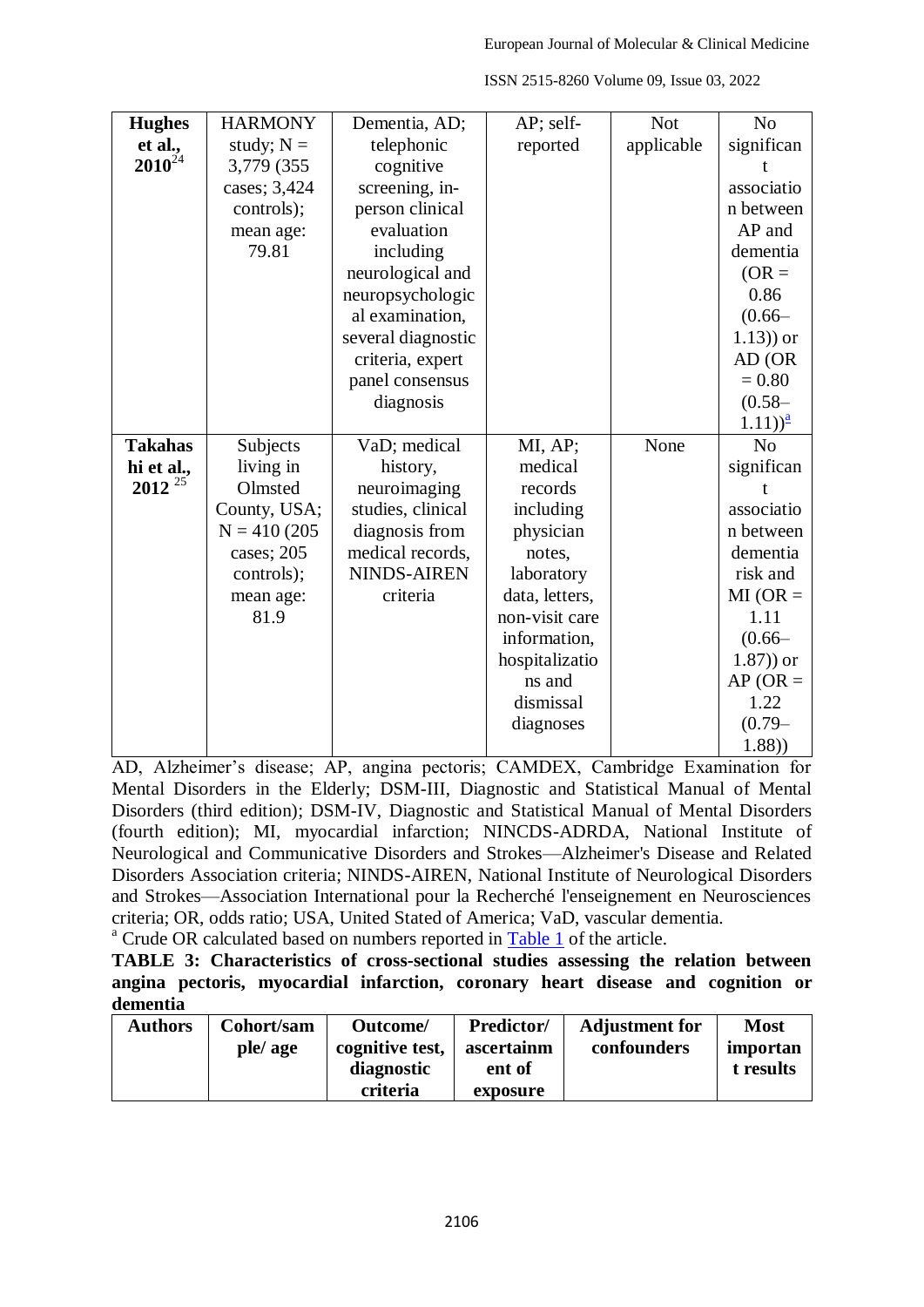| <b>Breteler</b>  | Rotterdam    | Cognitive        | MI; ECG               | Age, sex,       | History of     |
|------------------|--------------|------------------|-----------------------|-----------------|----------------|
| et al.,          | study; $N =$ | function;        | abnormaliti           | education,      | MI was         |
| $1994^{26}$      | 4,971; age   | <b>MMSE</b>      | es reviewed           | smoking         | associated     |
|                  | range: 55-94 |                  | by a                  |                 | with           |
|                  |              |                  | cardiologist          |                 | lower          |
|                  |              |                  |                       |                 | cognitive      |
|                  |              |                  |                       |                 | scores         |
| <b>Petrovitc</b> | Honolulu-    | Cognitive        | MI;                   | Age, years of   | N <sub>o</sub> |
| h et al.,        | Asia Aging   | function;        | diagnosis of          | education, and  | significan     |
| $1998^{27}$      | study; $N =$ | CASI (poor       | MI (chest             | years of        |                |
|                  | 341; mean    | cognitive        | pain with             | childhood spent | associatio     |
|                  | age > 77     | performance      | <b>ECG</b>            | in Japan        | n between      |
|                  |              | was defined as   | changes or            |                 | MI and         |
|                  |              | a score of $\lt$ | cardiac               |                 | cognitive      |
|                  |              | 74)              | enzyme                |                 | performan      |
|                  |              |                  | elevation,            |                 | $ce (OR =$     |
|                  |              |                  | temporal              |                 | $1.3(0.8-$     |
|                  |              |                  | ECG                   |                 | 1,9)           |
|                  |              |                  | changes               |                 |                |
|                  |              |                  | considered            |                 |                |
|                  |              |                  | to be                 |                 |                |
|                  |              |                  | diagnostic            |                 |                |
|                  |              |                  | of interim            |                 |                |
|                  |              |                  | MI) based             |                 |                |
|                  |              |                  | on several            |                 |                |
|                  |              |                  | sources               |                 |                |
|                  |              |                  | (e.g.<br>surveillance |                 |                |
|                  |              |                  | of all                |                 |                |
|                  |              |                  | hospital              |                 |                |
|                  |              |                  | discharge             |                 |                |
|                  |              |                  | records,              |                 |                |
|                  |              |                  | death                 |                 |                |
|                  |              |                  | certificates)         |                 |                |
|                  |              |                  | and                   |                 |                |
|                  |              |                  | subjected to          |                 |                |
|                  |              |                  | standardize           |                 |                |
|                  |              |                  | d review              |                 |                |
|                  |              |                  | and                   |                 |                |
|                  |              |                  | classificatio         |                 |                |
|                  |              |                  | n by a                |                 |                |
|                  |              |                  | consensus             |                 |                |
|                  |              |                  | diagnosis             |                 |                |
|                  |              |                  | committee             |                 |                |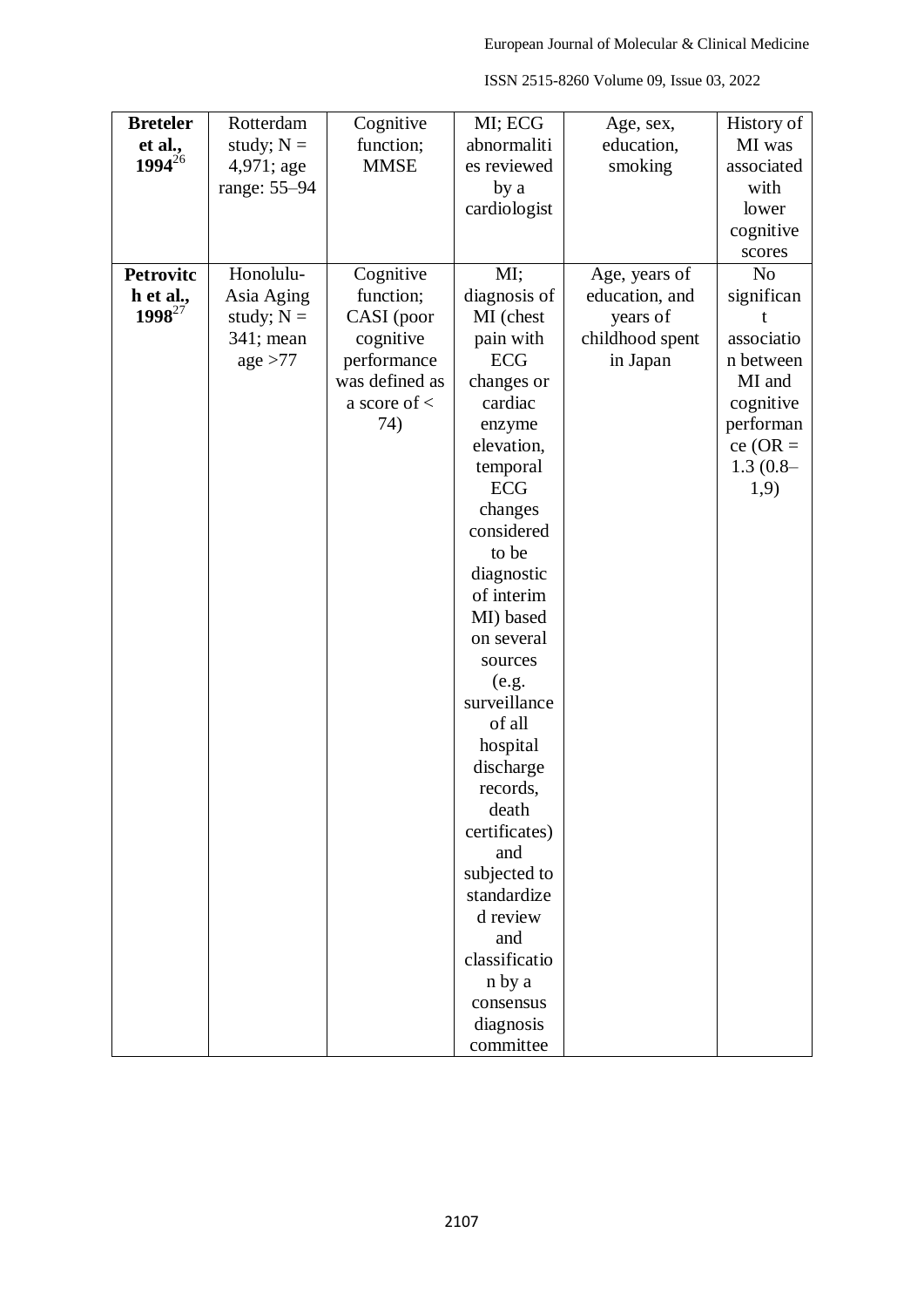| Elwood et        | Caerphilly         | Cognitive      | MI;            | Age, social class, | Significan |
|------------------|--------------------|----------------|----------------|--------------------|------------|
| al., $2002^{28}$ | study; $N \approx$ | function;      | questionnair   | (mood)             |            |
|                  | 1,500; age         | AH4-1 test,    | e on           |                    | associatio |
|                  | range: 55–69       | CAMCOG,        | vascular       |                    | ns         |
|                  |                    | MMSE and       | events,        |                    | between    |
|                  |                    | <b>CRT</b>     | admission      |                    | cognitive  |
|                  |                    |                | lists of local |                    | function   |
|                  |                    |                | hospitals,     |                    | and past   |
|                  |                    |                | hospital and   |                    | MI or the  |
|                  |                    |                | GP notes,      |                    | presence   |
|                  |                    |                | chest ECG      |                    | of AP      |
|                  |                    |                | AP;            |                    |            |
|                  |                    |                | questionnair   |                    |            |
|                  |                    |                | e on           |                    |            |
|                  |                    |                | vascular       |                    |            |
|                  |                    |                | events,        |                    |            |
|                  |                    |                | admission      |                    |            |
|                  |                    |                | lists of local |                    |            |
|                  |                    |                | hospitals,     |                    |            |
|                  |                    |                | hospital and   |                    |            |
|                  |                    |                | GP notes,      |                    |            |
|                  |                    |                | chest ECG      |                    |            |
| Singh-           | Whitehall II       | Cognitive      | MI, AP;        | Age, employment    | MI, AP     |
| <b>Manoux</b>    | study; $N =$       | function;      | validated      | grade,             | and CHD    |
| et al.,          | 5,812; age         | memory test,   | diagnosis      | (hypertension,     | were       |
| $2003^{29}$      | range: 46-68       | AH4-1 test,    | based on       | cholesterol,       | associated |
|                  |                    | Mill Hill      | clinical test  | cigarette          | with poor  |
|                  |                    | Vocabulary     | abnormality    | smoking)           | cognitive  |
|                  |                    | test, phonemic | or physician   |                    | function   |
|                  |                    | and semantic   | confirmatio    |                    |            |
|                  |                    | fluency        | $\mathbf n$    |                    |            |
|                  |                    |                | CHD;           |                    |            |
|                  |                    |                | validated      |                    |            |
|                  |                    |                | MI or AP       |                    |            |
|                  |                    |                | and doctor-    |                    |            |
|                  |                    |                | diagnosed      |                    |            |
|                  |                    |                | <b>CHD</b>     |                    |            |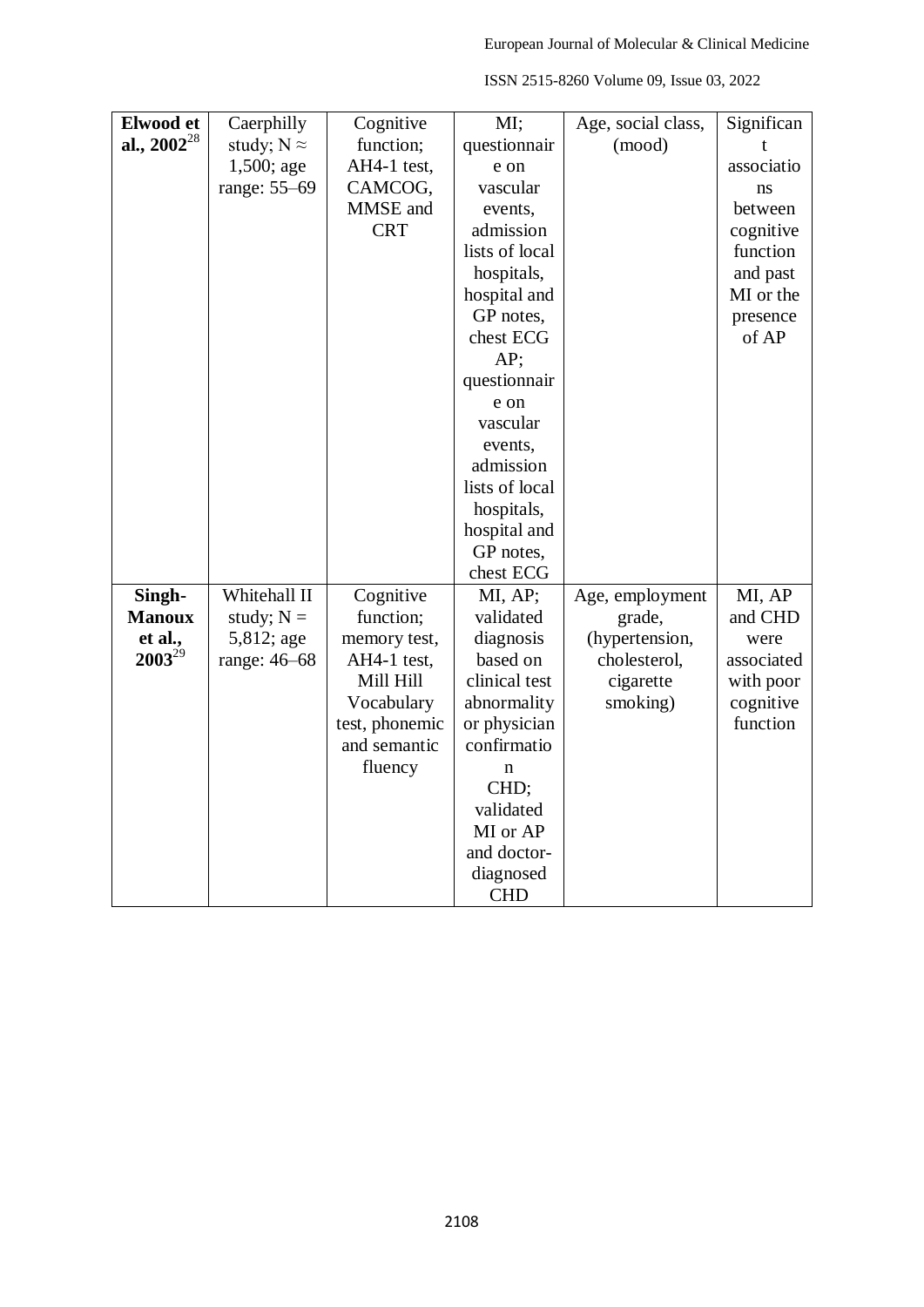| Verhaegh    | Berlin Aging | Cognitive      | MI; case     | Age, sex, SES, | MI was     |
|-------------|--------------|----------------|--------------|----------------|------------|
| en et al.,  | Study; $N =$ | function;      | history,     | dementia       | negatively |
| $2003^{14}$ | 516; mean    | perceptual     | interview    | diagnosis      | associated |
|             | age > 70     | speed (Digit   | with general |                | with       |
|             |              | Letter,        | physician,   |                | fluency,   |
|             |              | Identical      | <b>ECG</b>   |                | knowledg   |
|             |              | Pictures),     | abnormaliti  |                | e and      |
|             |              | episodic       | es           |                | intelligen |
|             |              | memory         | CHD;         |                | ce         |
|             |              | (Paired        | typical      |                | composite  |
|             |              | Associates,    | angina,      |                |            |
|             |              | Memory for     | stenocardia, |                | CHD was    |
|             |              | text), fluency | nitrate      |                | negatively |
|             |              | (Categories,   | therapy,     |                | associated |
|             |              | Word           | family       |                | with       |
|             |              | Beginnings),   | doctor's     |                | cognition  |
|             |              | knowledge      | diagnosis,   |                |            |
|             |              | (Vocabulary,   | <b>ECG</b>   |                |            |
|             |              | Spot-a-Word),  | abnormaliti  |                |            |
|             |              | intelligence   | es           |                |            |
|             |              | (composite     |              |                |            |
|             |              | based on four  |              |                |            |
|             |              | separate       |              |                |            |
|             |              | composites)    |              |                |            |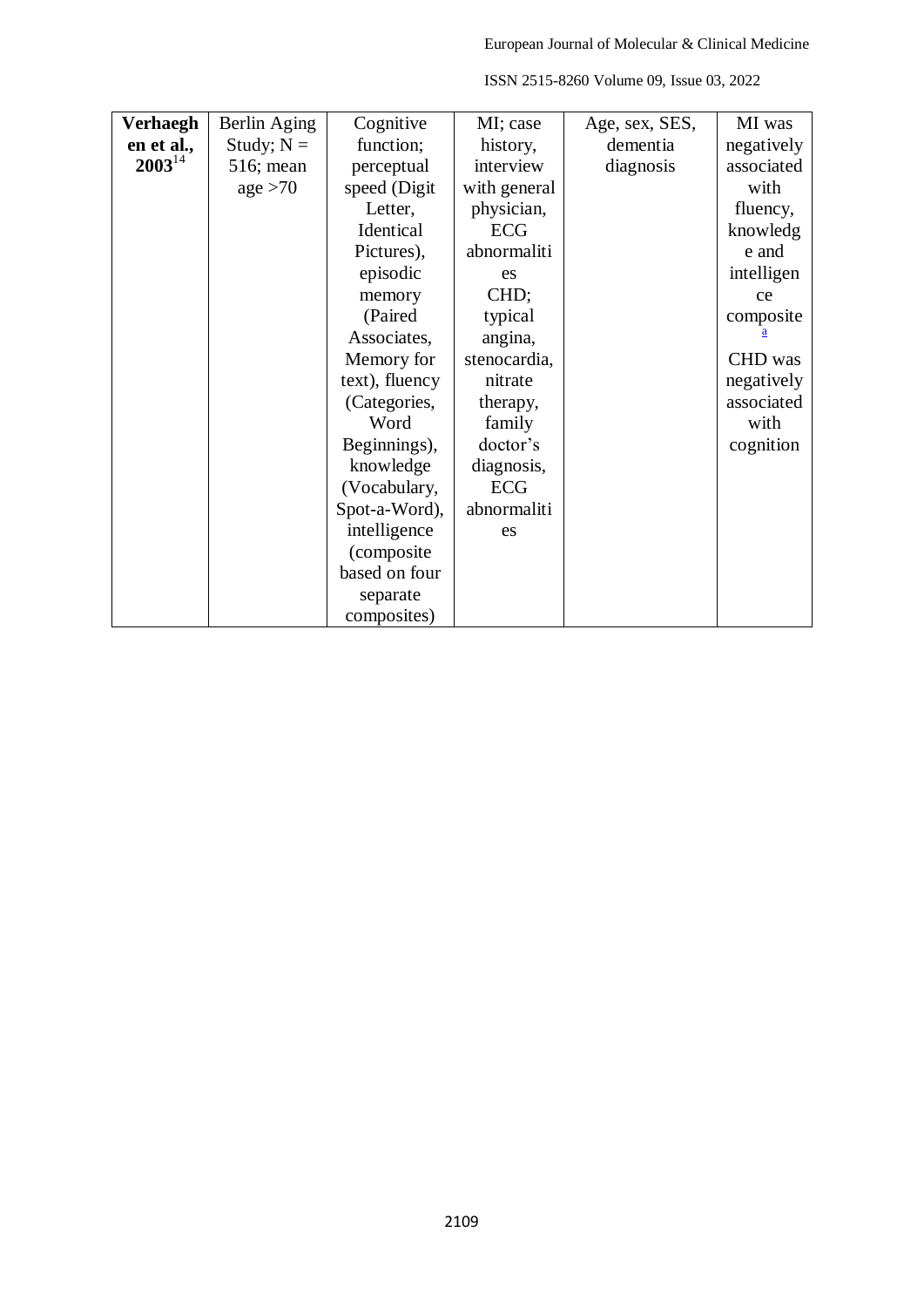| Singh-        | Whitehall II | Cognitive      | CHD; non-          | Age, education,     | In both    |
|---------------|--------------|----------------|--------------------|---------------------|------------|
| <b>Manoux</b> | study; $N =$ | function;      | fatal MI           | marital status, use | men and    |
| et al.,       | 5,837; mean  | memory test,   | (questionnai       | of medication for   | women,     |
| $2008^{30}$   | age: 61.0    | AH4-1 test     | re data,           | cardiovascular      | CHD was    |
|               |              | (reasoning),   | study and          | disease             | associated |
|               |              | Mill Hill      | hospital           |                     | with       |
|               |              | Vocabulary     | ECG <sub>s</sub> , |                     | lower      |
|               |              | test, phonemic | cardiac            |                     | cognitive  |
|               |              | and semantic   | enzymes            |                     | scores on  |
|               |              | fluency,       | and                |                     | reasoning, |
|               |              | <b>MMSE</b>    | physician          |                     | vocabular  |
|               |              |                | records) and       |                     | y and the  |
|               |              |                | definite AP        |                     | MMSE.      |
|               |              |                | (self-report       |                     | In         |
|               |              |                | of                 |                     | women,     |
|               |              |                | symptoms           |                     | CHD was    |
|               |              |                | corroborate        |                     | also       |
|               |              |                | d by               |                     | associated |
|               |              |                | information        |                     | with       |
|               |              |                | from               |                     | lower      |
|               |              |                | medical            |                     | scores on  |
|               |              |                | records for        |                     | phonemic   |
|               |              |                | nitrate            |                     | and        |
|               |              |                | medication         |                     | semantic   |
|               |              |                | <sub>or</sub>      |                     | fluency    |
|               |              |                | abnormaliti        |                     |            |
|               |              |                | es on ECG,         |                     |            |
|               |              |                | exercise           |                     |            |
|               |              |                | ECG or             |                     |            |
|               |              |                | coronary           |                     |            |
|               |              |                | angiogram)         |                     |            |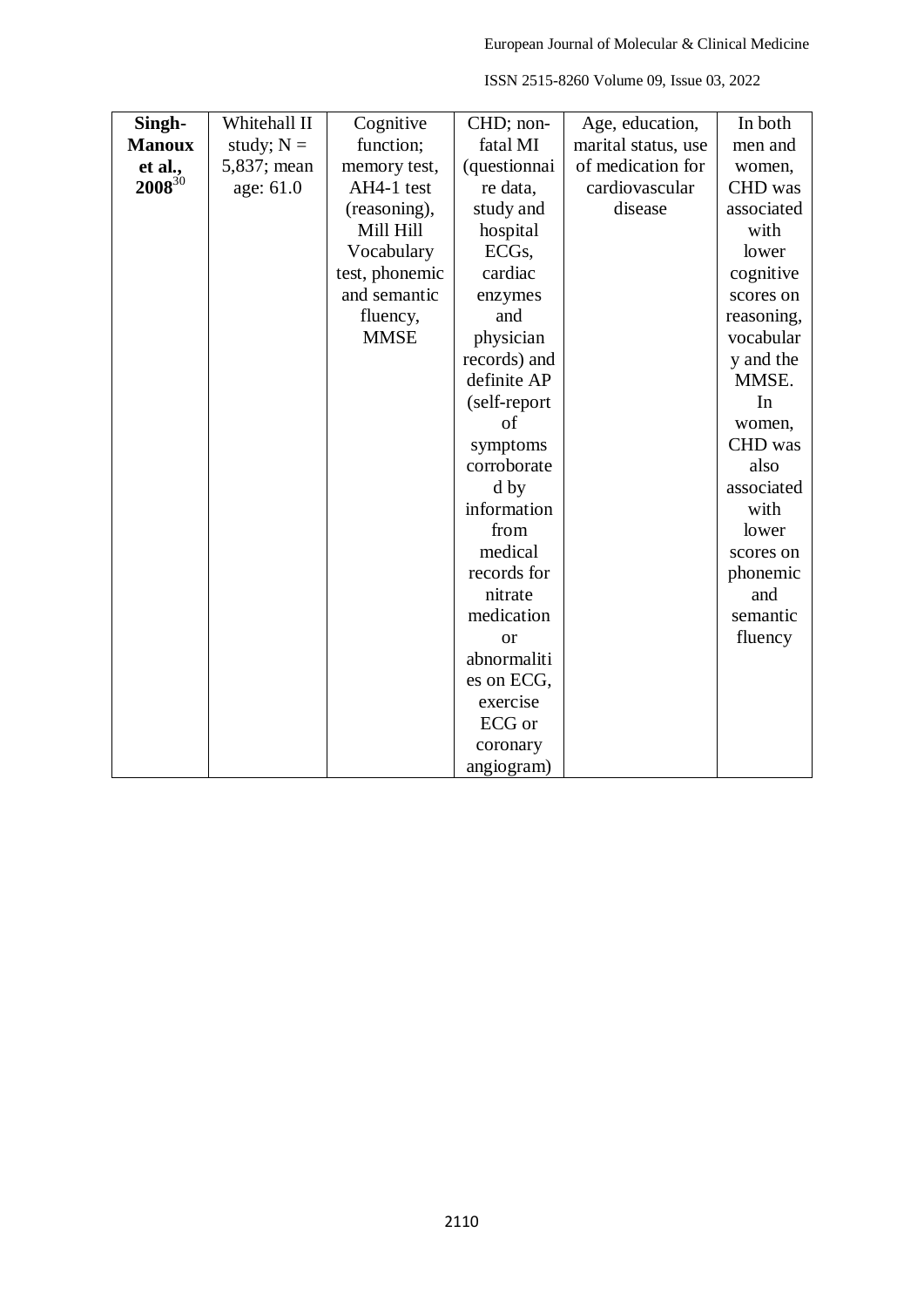| <b>Roberts</b> | Mayo Clinic   | MCI;                      | MI                  | Age, sex, and | MI and     |
|----------------|---------------|---------------------------|---------------------|---------------|------------|
| et al.,        | Study of      | cognitive                 | (definite);         | years of      | AP were    |
| $2010^{31}$    | Ageing; $N =$ | concern by a              | three               | education,    | not        |
|                | 1,969;        | physician,                | sources: 1)         | diabetes,     | significan |
|                | median age:   | patient, or               | self-report         | hypertension, | tly        |
|                | 80.4          | nurse,                    | of a                | stroke, BMI,  | associated |
|                |               | impairment in             | physician           | depression,   | with MCI,  |
|                |               | $\geq$ 1 cognitive        | diagnosis;          | dyslipidemia, | a-MCI or   |
|                |               | domains                   | 2) ICD-             | APOE genotype | na-MCI     |
|                |               | (executive                | codes based         |               |            |
|                |               | function,                 | on                  |               |            |
|                |               | memory,                   | information         |               |            |
|                |               | language                  | from the            |               |            |
|                |               | visuospatial              | medical             |               |            |
|                |               | skills),                  | index of the        |               |            |
|                |               | essentially               | Rochester           |               |            |
|                |               | normal                    | Epidemiolo          |               |            |
|                |               | functional                | gy Project;         |               |            |
|                |               | activities, no            | 3) validated        |               |            |
|                |               | dementia                  | diagnoses           |               |            |
|                |               | diagnosis                 | from a              |               |            |
|                |               | a-MCI: MCI                | separate            |               |            |
|                |               |                           | surveillance        |               |            |
|                |               | with memory               |                     |               |            |
|                |               | impairment<br>na-MCI: MCI | study<br>AP         |               |            |
|                |               | with no                   |                     |               |            |
|                |               |                           | (probable);         |               |            |
|                |               | memory                    | two                 |               |            |
|                |               | impairment                | sources: $1)$       |               |            |
|                |               |                           | self-report<br>of a |               |            |
|                |               |                           | physician           |               |            |
|                |               |                           | diagnosis           |               |            |
|                |               |                           |                     |               |            |
|                |               |                           | with or<br>without  |               |            |
|                |               |                           | self-report         |               |            |
|                |               |                           | of treatment        |               |            |
|                |               |                           | with                |               |            |
|                |               |                           | nitrates,           |               |            |
|                |               |                           | beta-               |               |            |
|                |               |                           | blockers, or        |               |            |
|                |               |                           | calcium             |               |            |
|                |               |                           | channel             |               |            |
|                |               |                           | blockers            |               |            |
|                |               |                           | specifically        |               |            |
|                |               |                           | stated as           |               |            |
|                |               |                           | treatment           |               |            |
|                |               |                           | for angina;         |               |            |
|                |               |                           | $2)$ ICD-           |               |            |
|                |               |                           | codes from          |               |            |
|                |               |                           | the medical         |               |            |
|                |               |                           | records-            |               |            |
|                |               |                           | 2111 linkage        |               |            |
|                |               |                           | system              |               |            |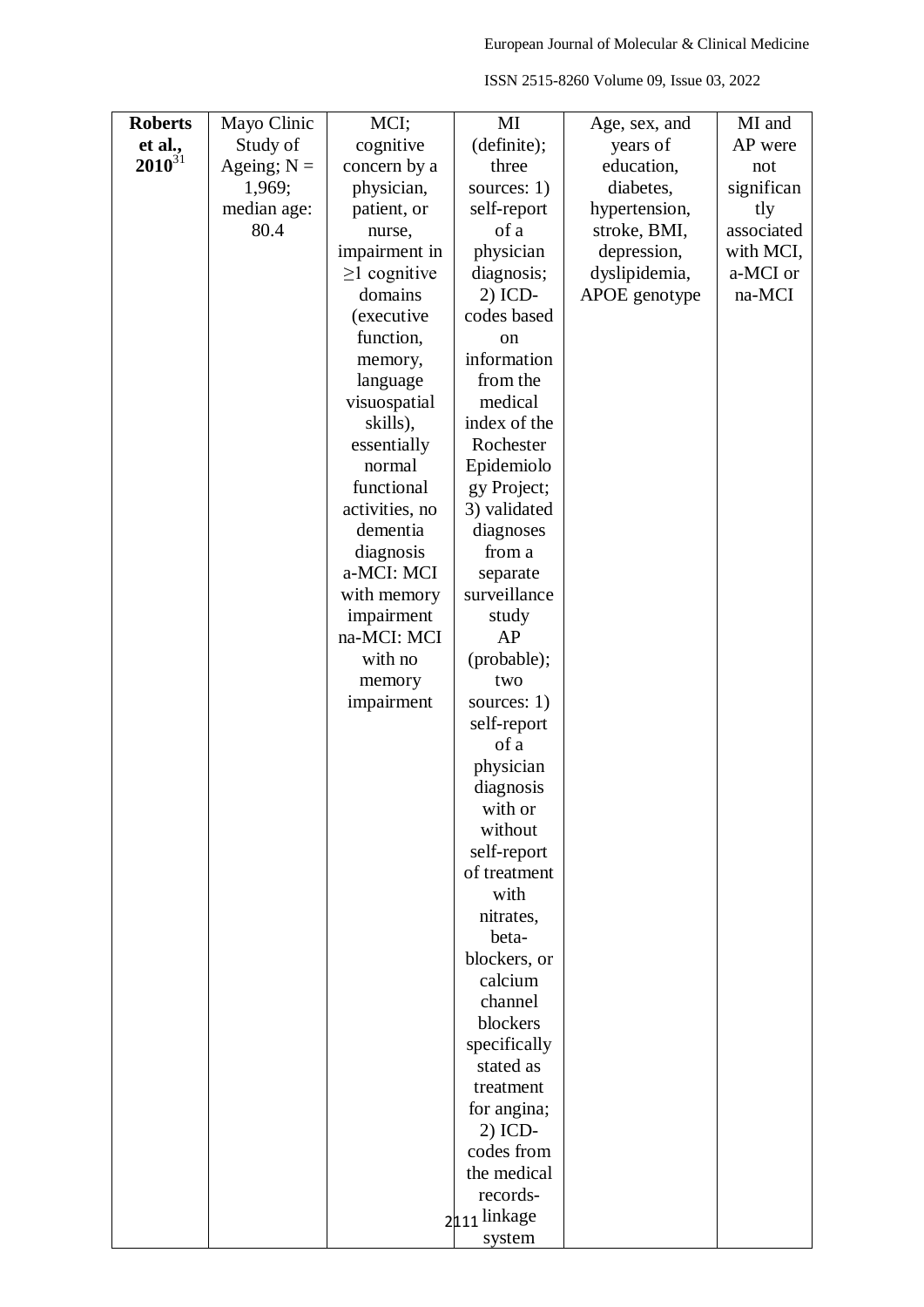| <b>Arntzen</b>   | Tromsø             | Cognitive       | CHD; self-   | Age, education,     | N <sub>o</sub> |
|------------------|--------------------|-----------------|--------------|---------------------|----------------|
| et al.,          | study; $N =$       | function;       | reported MI  | physical activity,  | significan     |
| $2011^{32}$      | 5,033; mean        | twelve word     | or AP        | depression,         |                |
|                  | age: 58.8          | memory test,    |              | current smoking,    | associatio     |
|                  | (men)/58.2         | digit-symbol    |              | hypertension,       | ns             |
|                  | (women)            | coding test,    |              | hypercholesterole   | between        |
|                  |                    | tapping test    |              | mia, low HDL-       | CHD with       |
|                  |                    | Cognitive       |              | cholesterol,        | any of the     |
|                  |                    | impairment;     |              | obesity, diabetes   | cognitive      |
|                  |                    | lowest quintile |              |                     | tests          |
|                  |                    | on cognitive    |              |                     |                |
|                  |                    | test scores     |              |                     |                |
| <b>Heath et</b>  | <b>UK National</b> | Dementia; the   | $IHD^b$ ; GP | Age, sex, SES,      | Significan     |
| al., $2015^{33}$ | Health             | presence ever   | codes for    | presence of         |                |
|                  | Service; $N =$     | of one of a     | MI or AP     | neurodegenerativ    | associatio     |
|                  | 616,245; age       | specified set   |              | e disorder or       | n between      |
|                  | range: 40-64       | of GP codes     |              | learning disability | IHD and        |
|                  |                    | for dementia    |              |                     | dementia       |
|                  |                    | or the          |              |                     | $(OR = 1.9)$   |
|                  |                    | prescription    |              |                     | $(1.5-2.4)$    |
|                  |                    | ever of an      |              |                     |                |
|                  |                    | anticholinester |              |                     |                |
|                  |                    | ase inhibitor   |              |                     |                |

AH4-1, Alice Heim 4–1; a-MCI, amnestic mild cognitive impairment; AP, angina pectoris; APOE, apolipoprotein E; BMI, body mass index; CASI, Cognitive Abilities Screening Instrument; CAMCOG, Cambridge Cognitive Examination; CHD, coronary heart disease; CRT, Choice Reaction Time test; ECG, electrocardiography; GP, general practitioner; HDL, high-density lipoprotein; ICD, International Classification of Diseases; IHD, ischemic heart disease; MCI, mild cognitive impairment; MI, myocardial infarction; MMSE, Mini-Mental State Examination; na-MCI, non-amnestic mild cognitive impairment; OR, odds ratio; SES, socioeconomic status; UK, United Kingdom.

<sup>a</sup> More specific results were obtained after contact with the corresponding author.

 $<sup>b</sup>$  Definition of IHD was obtained after contact with the corresponding author.</sup>

## **DISCUSSION**

The incidence of coronary heart disease and the presence of cognitive impairments and dementia increases with age and has common risk factors. Furthermore, the established fact is interesting as the biology of ageing and the pathophysiology of CVD partially coincide, which leads to the coexistence and synergy of these two health concerns in modern medicine. IHD is the leading cause of death worldwide. The main etiological factor affecting the vascular system is the atherosclerotic process that disrupts the arterial bed by the formation of atheromatous plaques. The results of the meta-analysis in the prospective cohort studies indicate that individuals with CHD have, on an average, a 45% increased risk of cognitive impairment or dementia. Separate meta-analyses of prospective cohort studies for the individual predictors (MI, AP) showed similar significant results. In contrast, meta-analyses of cross-sectional and case-control studies yielded no significant results, possibly due to the low number of studies included within these analyses and the moderate to substantial heterogeneity among these studies. It has to be noted that, for cross-sectional studies, those studies that could not be included in the meta-analysis (those using different continuous outcome measures of cognitive functioning), notably discovered lower cognitive abilities in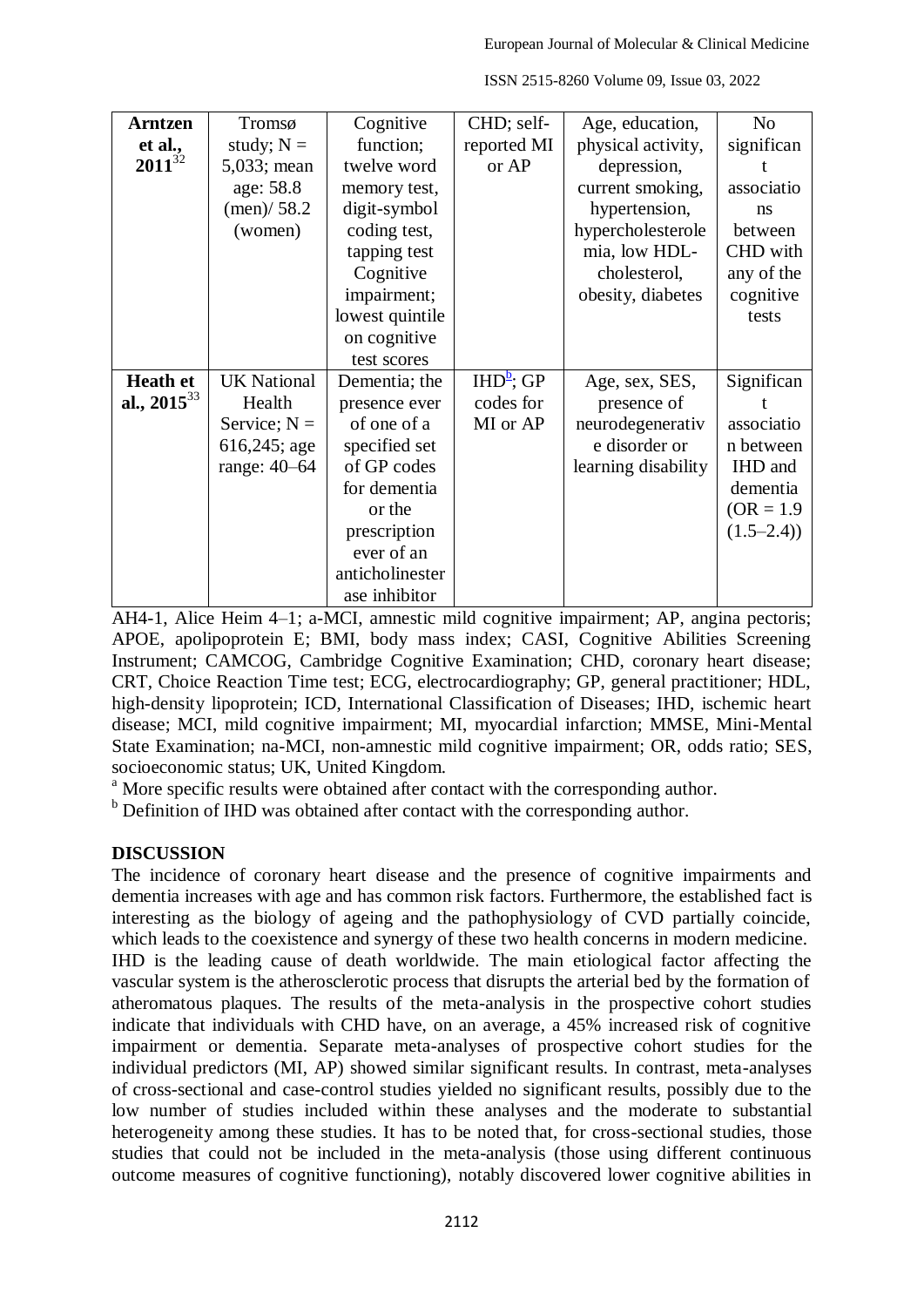CHD. The literature on CHD is mixed in general, with the majority of prospective and crosssectional studies demonstrating a significant association with cognition or dementia, and most of the case-control studies showed no association. The exact biological mechanism by which CHD is related to the risk of development of cognitive impairment or dementia is still unestablished, but several candidate pathways are known to exist. Common risk factors shared by CHD and dementia are obesity, type-2 diabetes, smoking, hypertension, physical inactivity, and hypercholesterolemia. Post-hoc meta-regression analyses showed that there were no differences between studies  $(n = 3)$  that corrected for cardiovascular risk factors (diabetes, hypertension, high cholesterol) and studies that did not correct for these factors. In other words, the association between CHD and dementia risk cannot be solely explained by shared cardiovascular risk factors. Additionally, CHD can also be associated with cardiac complications (atrial fibrillation, heart failure), whose association with cognitive impairment or dementia is well-established . 34 Additionally, CHD and accompanying vascular insufficiency can lead to cerebrovascular changes such as reduced cerebral blood flow (which can lead to hypoperfusion) 35 , white matter lesions and brain infarctions, which in turn are associated with reduced cognitive functioning and risk of dementia. CHD might however not be causally linked to cognition on its own, but the effects on brain(e.g. cognitive impairment with vascular 36.37 origin) might be due to underlying atherosclerosis, which increases the risk of CHD and dementia 38,39 Similarly, policy makers and health workers must become more aware of the fact that identification of individuals at high risk for CHD or dementia is essential to intervene at an early stage by targeting the shared modifiable risk factors (e.g. obesity, hypercholesterolemia, physical inactivity, hypertension, smoking). Studies have shown that targeting these modifiable risk factors can be effective in scaling down incidence rates and disease burden. Concerted actions focusing on the heart-brain connection might be key to fostering healthy ageing. Future public health campaigns focusing on preventing CHD and dementia should join forces and consider placing a greater emphasis on targeting shared risk factors. 40 The strengths of this study include the use of large population-based studies with different study designs and the use of risk estimates that were pre-adjusted for confounding variables. Nevertheless, a number of limitations have to be mentioned. *First*, some studies based the ascertainment of the predictors on self-report or proxy-report, which can be prone to recall bias and underreporting, given the relative older age of the included cohorts. This is particularly problematic in case-control studies, in which differential reporting bias may lead to exposure misclassification or diluted and biased estimates. Fortunately, the majority of the included studies used validated or combined (e.g. self-report verified by validated) measurements to establish the exposure status. Related to this, is the underreporting of CHD events whereby stronger association might be distorted. This particularly applies to AP since AP is often missed, especially in comorbidity with atrial fibrillation. However, as shown by the separate meta-analyses of prospective cohort studies for MI and AP, there were no large differences between the different exposures.

*Second*, substantial heterogeneity was observed in both cross-sectional and case-control studies. This can be related to differences in methodology across studies (e.g. assessment of dementia or cognitive functioning, ascertainment of exposure, variation between cohorts (e.g. gender specific) selection of study participants, follow-up duration and adjustment for important covariates). While meta-regression analyses did not identify any statistically significant source of heterogeneity (e.g. mean age at baseline, outcome measurement, followup duration), other methodological differences not included in the analyses might explain the differences between studies in effect estimates. By using a random-effects meta-analysis we have tried to account for variability within and between studies. The above mentioned issues related to cross-sectional and case-control studies might have led to the inconsistent findings between study designs. As prospective cohort studies are generally considered superior study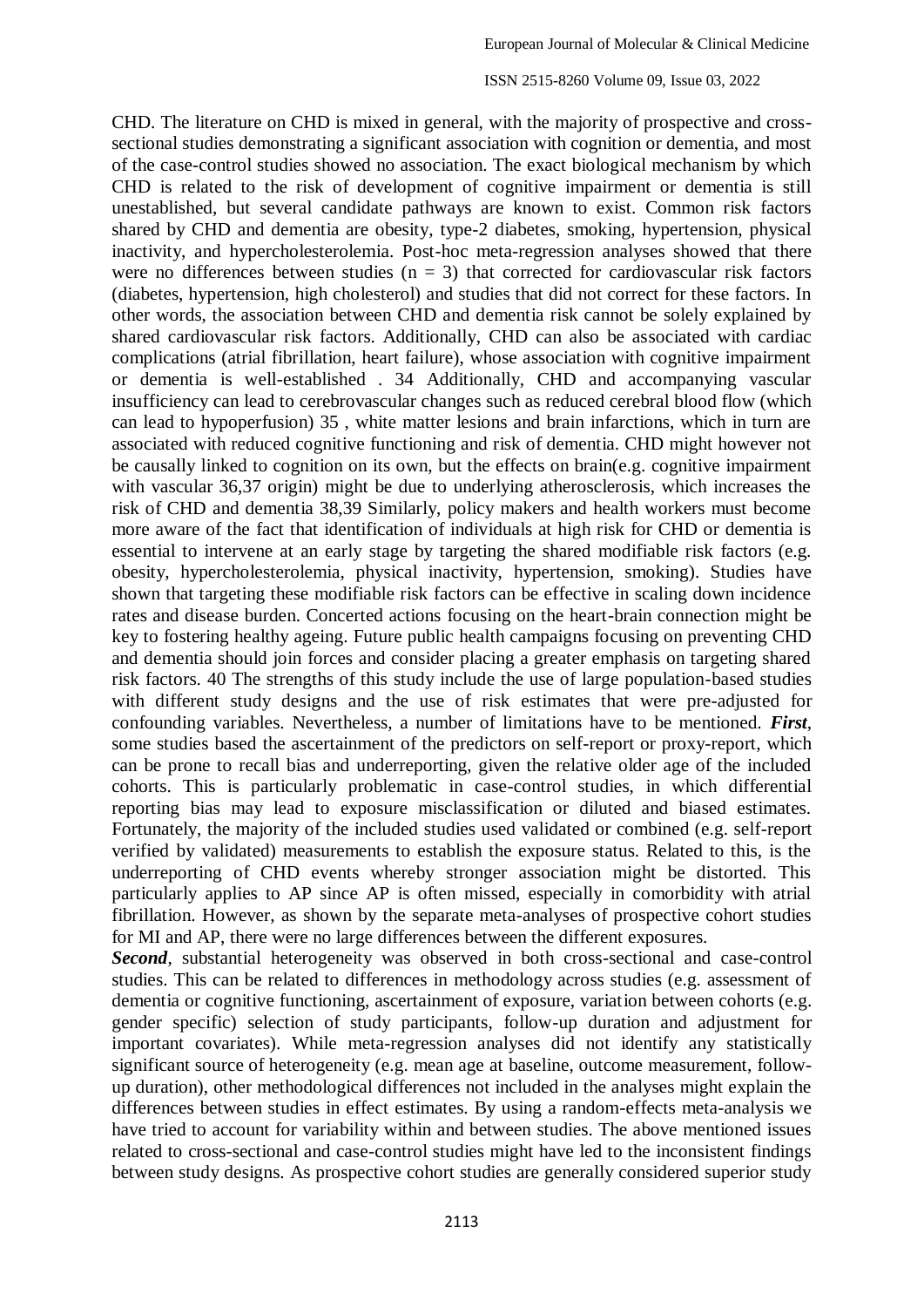designs to test the association between CHD exposure and dementia risk, we based our conclusion mainly on the results of prospective cohort studies, whilst not ignoring the findings of the other study designs. *Third*, the observed effects could probably be attributed to residual confounding in the original studies, although we used the most fully adjusted models. *Fourth*, studies were excluded if their CHD exposure was not a combination of purely MI and AP. For instance, studies reporting on IHD based on the the International Classification of Diseases and Related Health Problems (ICD-10) codes for IHD (I20-I25) were excluded because some of the codes also include coronary atherosclerosis and coronary artery aneurysm which are some other causes of IHD.

## **CONCLUSION**

We concluded that CHD was associated with an increased risk of cognitive impairment or dementia in prospective cohort studies. More mechanistic studies are needed that focus on the underlying biological pathways like left ventricular dysfunction, cerebral small vessel disease, hypoperfusion and also the shared risks that establish a causal link between CHD and the occurrence of cognitive impairment or dementia.

## **REFERENCES**

- 1. World Health Organization Factsheet. who.int. Available at: http:// www.who.int/mediacentre/factsheets/fs310/en/index1.html. Accessed December 7, 2016.
- 2. Murray CJL, Atkinson C, Bhalla K, Birbeck G, Burstein R, Chou D, et al. The state of US health, 1990-2010: burden of diseases, injuries, and risk factors. JAMA 2013;310:591– 608.
- 3. Nabel EG, Braunwald E. A tale of coronary artery disease and myocardial infarction. N Engl J Med 2012;366:54–63.
- 4. Levy D, Kenchaiah S, Larson MG, Benjamin EJ, Kupka MJ, Ho KK, et al. Long-term trends in the incidence of and survival with heart failure. N Engl J Med 2002;347:1397– 402.
- 5. Kandel ER, Schwartz JH, Jessell TM. Principles of Neural Science. 4th ed 2000. New York: McGraw-Hill Companies; 2000.
- 6. Gardener H, Wright CB, Rundek T, Sacco RL. Brain health and shared risk factors for dementia and stroke. Nat Rev Neurol 2015; 11:651–7.
- 7. Qiu C, Fratiglioni L. A major role for cardiovascular burden in agerelated cognitive decline. Nat Rev Cardiol 2015;12:267–77.
- 8. Jack CR, Knopman DS, Jagust WJ, Petersen RC, Weiner MW, Aisen PS, et al. Tracking pathophysiological processes in Alzheimer's disease: an updated hypothetical model of dynamic biomarkers. Lancet Neurol 2013;12:207–16.
- 9. la Torre de JC. In-house heart-brain clinics to reduce Alzheimer's disease incidence. J Alzheimers Dis 2014;42 Suppl 4:S431–42.
- 10. Aronson MK, Ooi WL, Morgenstern H, Hafner A, Masur D, Crystal H, et al. Women, myocardial infarction, and dementia in the very old. *Neurology*. 1990;40(7): 1102–6
- 11. Kalmijn S, Feskens EJ, Launer LJ, Kromhout D. Cerebrovascular disease, the apolipoprotein e4 allele, and cognitive decline in a community-based study of elderly men. *Stroke*. 1996;27(12): 2230–5.
- 12. 26. Ross GW, Petrovitch H, White LR, Masaki KH, Li CY, Curb JD, et al. Characterization of risk factors for vascular dementia: the Honolulu-Asia Aging Study. *Neurology*. 1999;53(2): 337–43.
- 13. Kivipelto M, Helkala EL, Laakso MP, Hanninen T, Hallikainen M, Alhainen K, et al. Apolipoprotein E epsilon4 allele, elevated midlife total cholesterol level, and high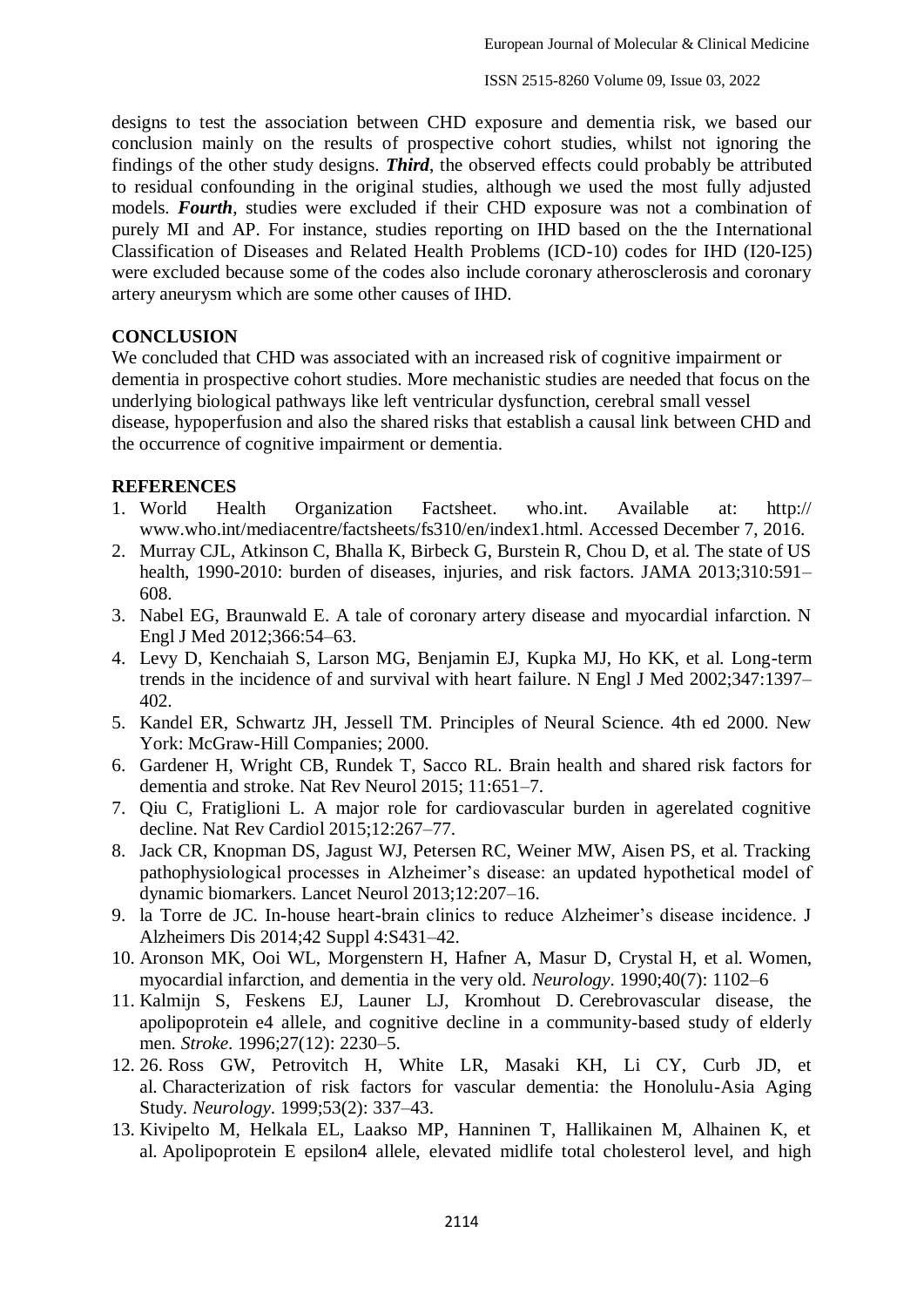midlife systolic blood pressure are independent risk factors for late-life Alzheimer disease. *Ann Intern Med*. 2002;137(3): 149–55

- 14. Verhaeghen P, Borchelt M, Smith J. Relation between cardiovascular and metabolic disease and cognition in very old age: cross-sectional and longitudinal findings from the berlin aging study. *Health Psychol*. 2003;22(6): 559–69
- 15. Newman AB, Fitzpatrick AL, Lopez O, Jackson S, Lyketsos C, Jagust W, et al. Dementia and Alzheimer's disease incidence in relationship to cardiovascular disease in the Cardiovascular Health Study cohort. *J Am Geriatr Soc*. 2005;53(7): 1101–7.
- 16. Hayden KM, Zandi PP, Lyketsos CG, Khachaturian AS, Bastian LA, Charoonruk G, et al. Vascular risk factors for incident Alzheimer disease and vascular dementia: the Cache County study. *Alzheimer Dis Assoc Disord*. 2006;20(2): 93–100.
- 17. 21. Ikram MA, van Oijen M, de Jong FJ, Kors JA, Koudstaal PJ, Hofman A, et al. Unrecognized myocardial infarction in relation to risk of dementia and cerebral small vessel disease. *Stroke*. 2008;39(5): 1421–6
- 18. Chen R, Hu Z, Wei L, Ma Y, Liu Z, Copeland JR. Incident dementia in a defined older Chinese population. *PLoS One*. 2011;6(9): e24817
- 19. Haring B, Leng X, Robinson J, Johnson KC, Jackson RD, Beyth R, et al. Cardiovascular disease and cognitive decline in postmenopausal women: results from the Women's Health Initiative Memory Study. *J Am Heart Assoc*. 2013;2(6): e000369
- 20. Lipnicki DM, Sachdev PS, Crawford J, Reppermund S, Kochan NA, Trollor JN, et al. Risk factors for late-life cognitive decline and variation with age and sex in the Sydney Memory and Ageing Study. *PLoS One*. 2013;8(6): e65841
- 21. Brayne C, Gill C, Huppert FA, Barkley C, Gehlhaar E, Girling DM, et al. Vascular risks and incident dementia: results from a cohort study of the very old. *Dement Geriatr Cogn Disord*. 1998;9(3): 175–80
- 22. Massaia M, Pallavicino Di Ceva A, Bo M, Cappa G, Zannella P, Persico D, et al. Risk factors for dementia of Alzheimer's type: a case-control, retrospective evaluation. *Arch Gerontol Geriatr Suppl*. 2001;7: 253–9
- 23. Bursi F, Rocca WA, Killian JM, Weston SA, Knopman DS, Jacobsen SJ, et al. Heart disease and dementia: a population-based study. *Am J Epidemiol*. 2006;163(2): 135–41
- 24. Hughes TF, Andel R, Small BJ, Borenstein AR, Mortimer JA, Wolk A, et al. Midlife fruit and vegetable consumption and risk of dementia in later life in Swedish twins. *Am J Geriatr Psychiatry*. 2010;18(5): 413–20.
- 25. Takahashi PY, Caldwell CR, Targonski PV. Effect of vascular burden as measured by vascular indexes upon vascular dementia: a matched case-control study. *Clin Interv Aging*. 2012;7: 27–33
- 26. 33. Breteler MM, Claus JJ, Grobbee DE, Hofman A. Cardiovascular disease and distribution of cognitive function in elderly people: the Rotterdam Study. *BMJ*. 1994;308(6944): 1604–8
- 27. Petrovitch H, White L, Masaki KH, Ross GW, Abbott RD, Rodriguez BL, et al. Influence of myocardial infarction, coronary artery bypass surgery, and stroke on cognitive impairment in late life. *Am J Cardiol*. 1998;81(8): 1017–21.
- 28. Elwood PC, Pickering J, Bayer A, Gallacher JE. Vascular disease and cognitive function in older men in the Caerphilly cohort. *Age Ageing*. 2002;31(1): 43–8.
- 29. Singh-Manoux A, Britton AR, Marmot M. Vascular disease and cognitive function: evidence from the Whitehall II Study. *J Am Geriatr Soc*. 2003;51(10): 1445–50
- 30. Singh-Manoux A, Sabia S, Lajnef M, Ferrie JE, Nabi H, Britton AR, et al. History of coronary heart disease and cognitive performance in midlife: the Whitehall II study. *Eur Heart J*. 2008;29(17): 2100–7.